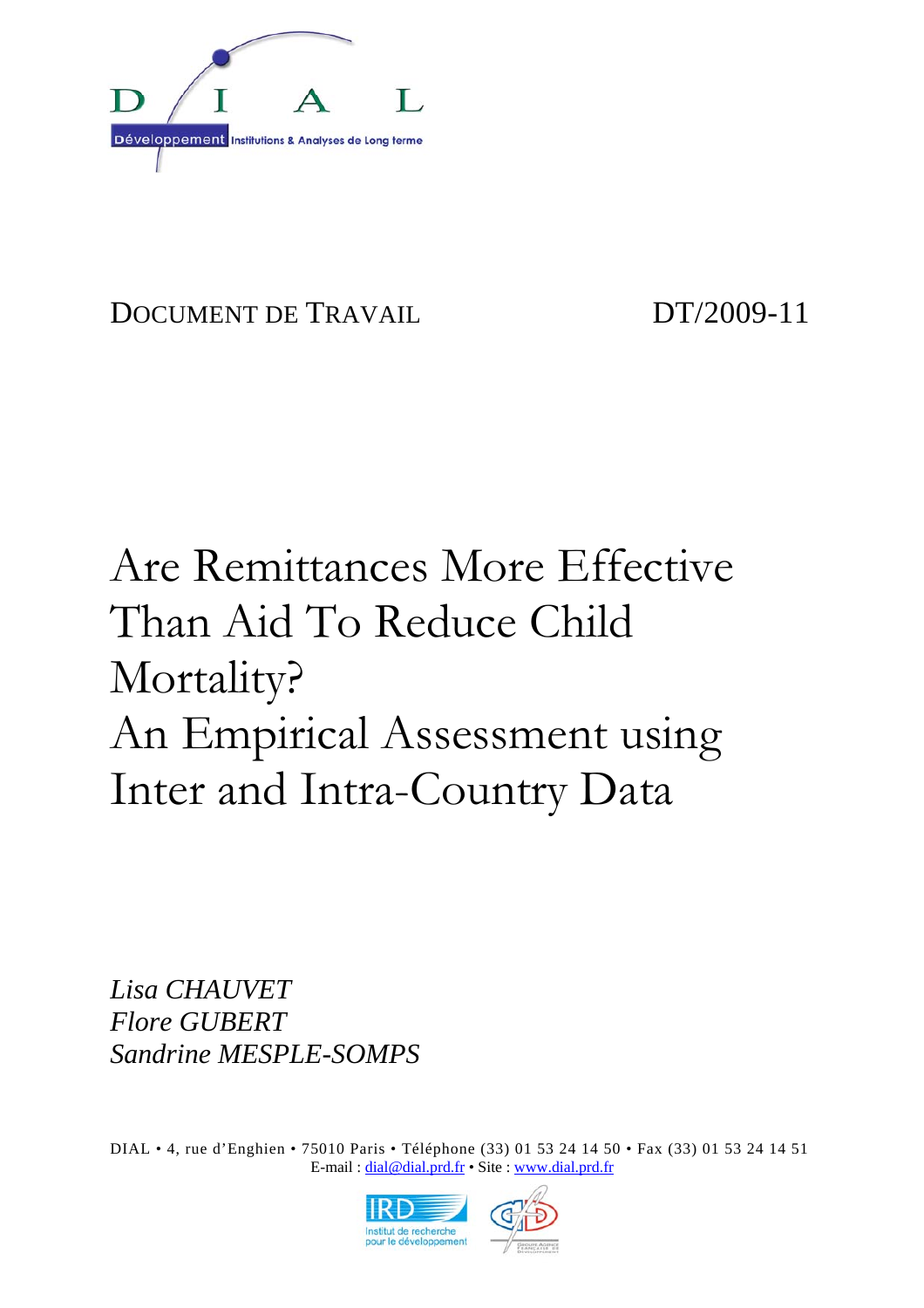#### **ARE REMITTANCES MORE EFFECTIVE THAN AID TO REDUCE CHILD MORTALITY? AN EMPIRICAL ASSESSMENT USING INTER AND INTRA-COUNTRY DATA**<sup>1</sup>

Lisa Chauvet IRD, DIAL, Paris chauvet@dial.prd.fr

Flore Gubert IRD, DIAL, Paris - Paris School of Economics gubert@dial.prd.fr

> Sandrine Mesplé-Somps IRD, DIAL, Paris mesple@dial.prd.fr

#### **Document de travail DIAL**  Novembre 2009

#### **Abstract**

This paper analyzes the respective impact of aid, remittances and medical brain drain on child mortality using panel and cross-country quintile-level data on respectively 84 and 46 developing countries. Our results show that remittances reduce child mortality and that the impact of health aid is non-linear, suggesting that health aid is more effective in the poorest countries. By contrast, medical brain drain is found to have a harmful impact on child mortality. Last, remittances seem to be more effective in reducing mortality for children belonging to the richest households, whereas neither propoor nor anti-poor effect is found for health aid.

**Key words :** Child Mortality, Remittances, International Migration, Foreign Aid, Low and Middle Income Countries

#### **Résumé**

l

Cet article examine l'impact respectif de l'aide, des transferts et du départ en migration du personnel médical sur la mortalité infantile à partir de données en panel et de données en coupe par quintile portant sur respectivement 84 et 46 pays en développement. Nos résultats suggèrent que les transferts contribuent à réduire la mortalité infantile et que l'impact de l'aide est non-linéaire, l'aide étant plus efficace dans les pays les plus pauvres. En revanche, le départ en migration du personnel médical paraît s'accompagner d'une augmentation des taux de mortalité infantile. Enfin, les analyses que nous avons conduites à partir de données par quintile montrent que l'impact des transferts sur la réduction de la mortalité infantile est plus fort pour les ménages les plus riches, tandis que l'impact de l'aide n'est ni pro-pauvres, ni pro-riches.

**Mots clés :** Mortalité infantile, Transferts, Migration internationale, Aide, Pays à revenu faible et intermédiaire.

**JEL Classification : 112, F22, F35** 

<sup>1</sup> *Acknowledgements: we wish to thank the participants to the ABCDE World Bank Conference, AFSE Annual Meeting, CSAE Conference, EUDN Conference for their useful comments. We also thank Giovanni Andrea Cornia for useful discussions.*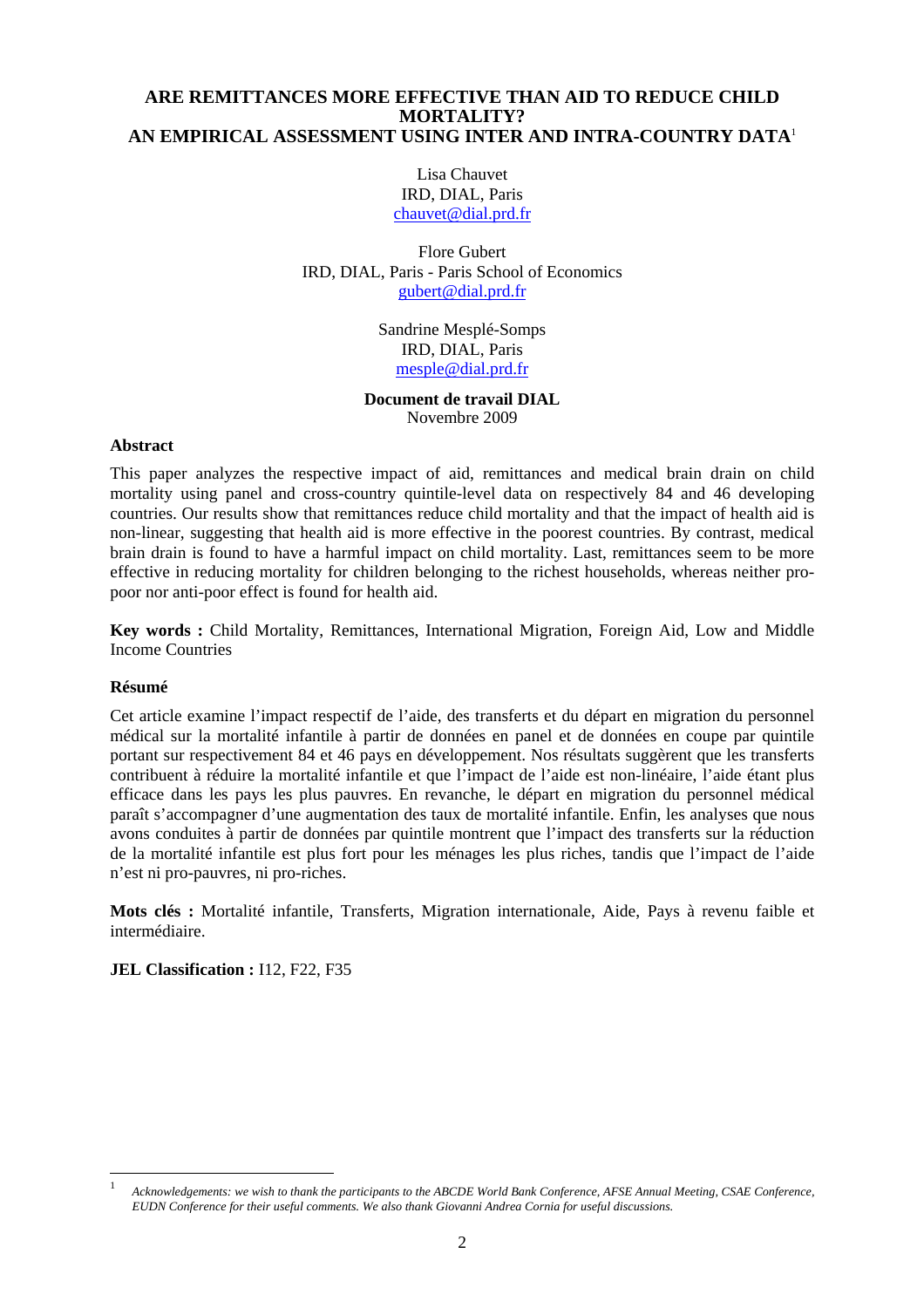### **Contents**

| 1. |                                                              |  |
|----|--------------------------------------------------------------|--|
| 2. | THE IMPACT OF AID AND REMITTANCES ON POVERTY AND INEQUALITY: |  |
|    |                                                              |  |
|    |                                                              |  |
| 3. | THE IMPACT OF AID AND REMITTANCES ON CHILD MORTALITY:        |  |
|    |                                                              |  |
|    | 3.2                                                          |  |
|    |                                                              |  |
|    | 3.4                                                          |  |
|    | $3.5^{\circ}$                                                |  |
|    | $3.6^{\circ}$                                                |  |
| 4. |                                                              |  |
|    |                                                              |  |
|    |                                                              |  |
|    | 4.3                                                          |  |
|    | 4.4                                                          |  |
|    |                                                              |  |
|    |                                                              |  |
|    |                                                              |  |
|    |                                                              |  |

## Liste des graphiques

|--|--|--|--|

## Liste des tableaux

| Tableau 1 : | Impact of health aid and remittances on child and infant mortality, baseline model17 |  |
|-------------|--------------------------------------------------------------------------------------|--|
| Tableau 2 : |                                                                                      |  |
| Tableau 3 : |                                                                                      |  |
|             |                                                                                      |  |
|             | Tableau A. 1: $\ldots$ $32$                                                          |  |
|             |                                                                                      |  |
|             |                                                                                      |  |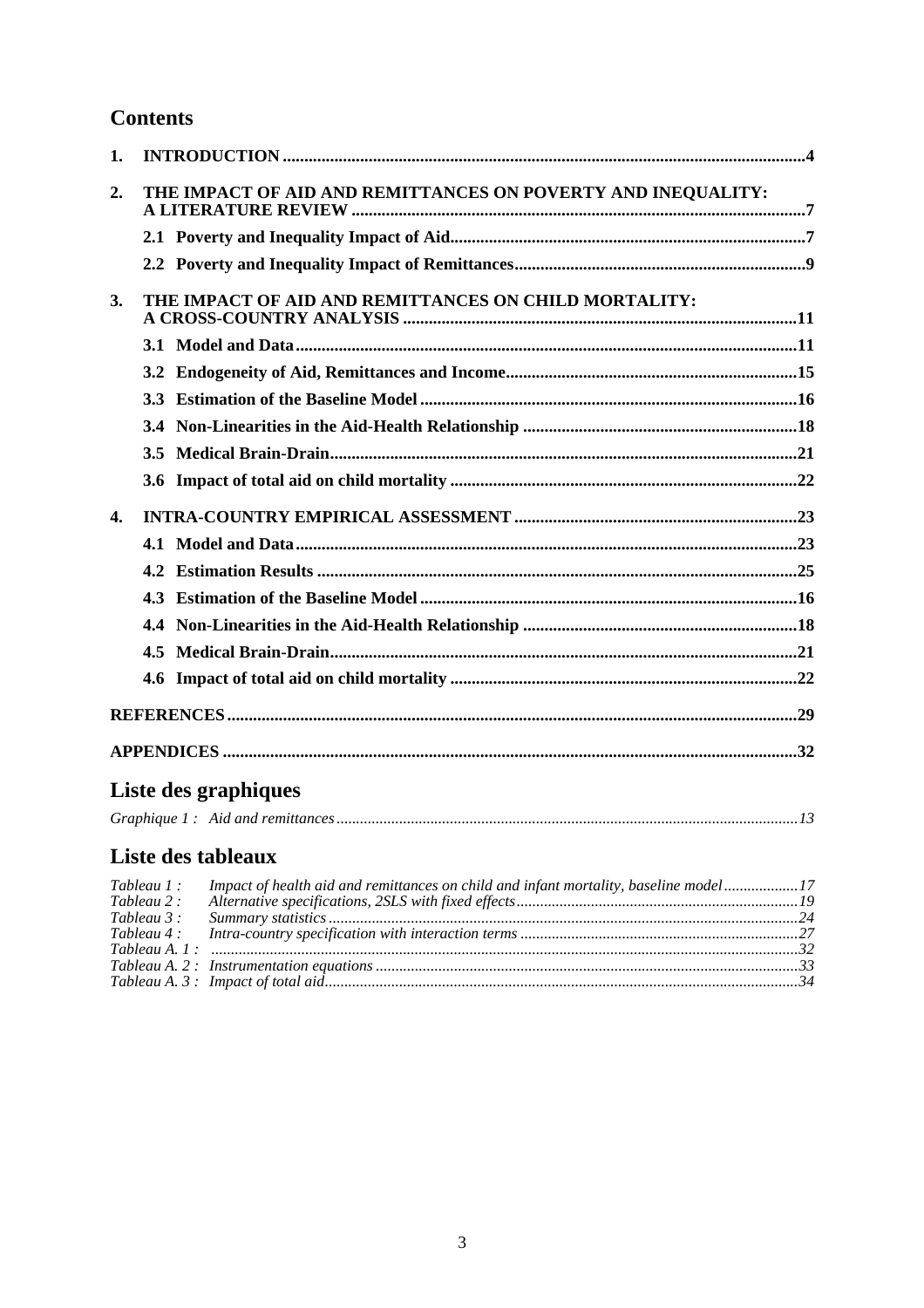#### **1. Introduction**

Poverty reduction is increasingly put forward as the main objective of official development assistance (ODA) to developing countries. Both national leaders and the international community have indeed pledged to meet, by 2015, a series of poverty reduction targets known as the Millennium Development Goals  $(MDGs)$ <sup>i</sup>. The pursuit of these MDGs, however, calls for a dramatic increase in the provision of basic services to the population of the developing world that ODA alone cannot accomplish. The Monterrey Consensus following the 2002 United Nations International Conference on Financing for Development has thus highlighted the need to find new sources of financing and the idea that more private funds should be invested in developing countries has received strong support since then.

Given this context and their ever-increasing volume, international migrant remittances have attracted a lot of attention in recent years. According to the latest World Bank estimates (see Ratha *et al.,* 2007), recorded remittances to developing countries reached \$240 billion in 2007. Their actual size is even larger when transfers going through informal channels are taken into account. In 36 out of 153 developing countries, remittances are larger than all capital flows, public and private, and voices have already been raised here and there to call for a progressive substitution of official aid by remittances.

Little is known, however, about the respective effectiveness of aid and remittances in alleviating poverty. Despite a burgeoning literature examining the impact of ODA on aggregate welfare, there exists to our knowledge almost no study analyzing to what extent aid and remittances may substitute in terms of external flows, and how they are related to inequality and poverty reduction. Exceptions include Chauvet and Mesplé-Somps (2007) who analyze the distributive impact of trade flows, foreign direct investment (FDI), official aid and

4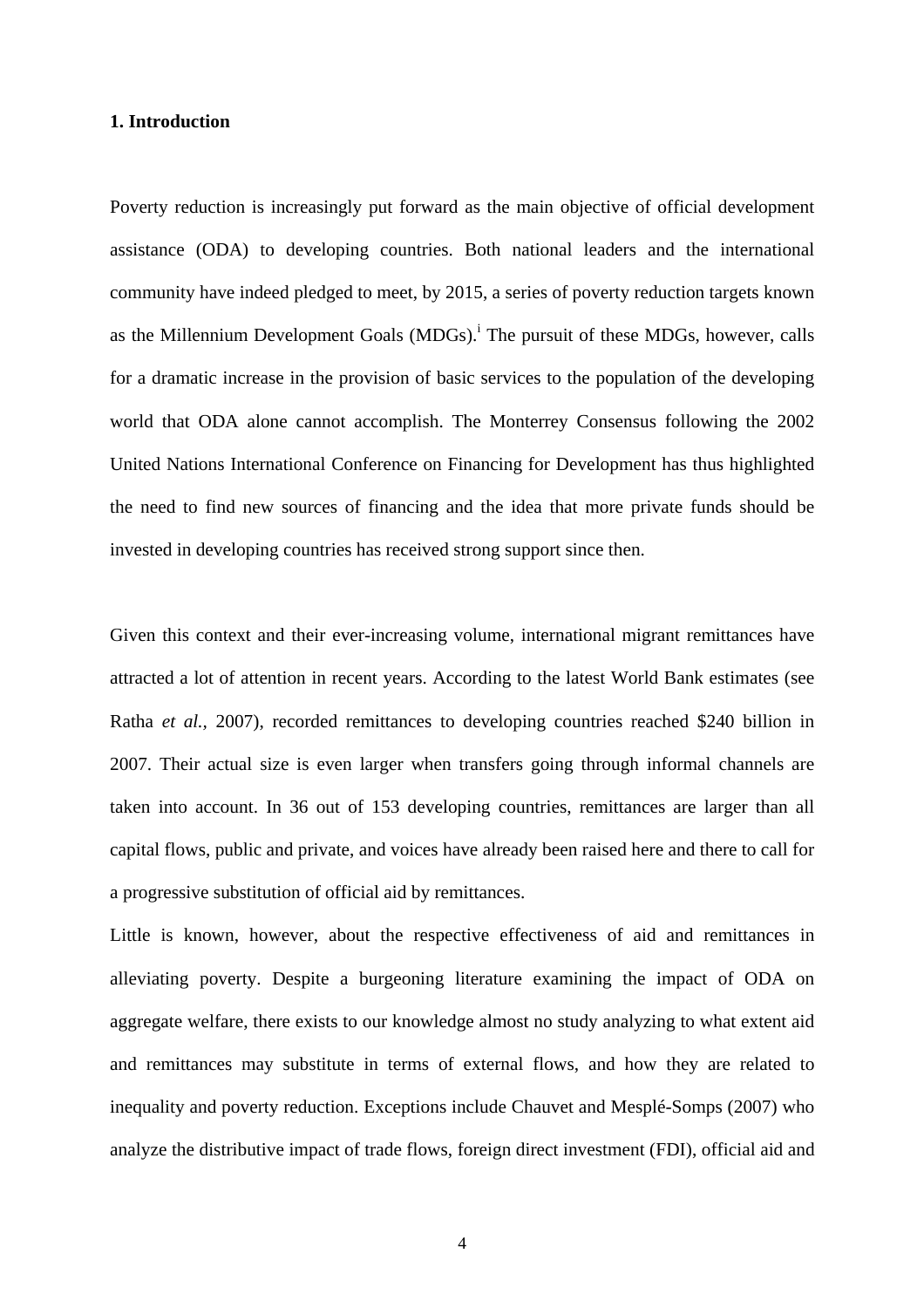migrants' remittances using Milanovic's World Income Distribution database. They find that FDI increases intra-country disparities, while remittances tend to decrease them. They also find that trade and aid have a non-linear relationship with income distribution. Rajan and Subramanian (2005) compare the respective impacts of aid and remittances on developing countries' competitiveness. They provide evidence for an adverse effect of aid on competitiveness due to the overvaluation of the exchange rate induced by large aid inflows. Their analysis also shows that remittances do not create similar adverse effects, since remittances tend to adjust when the exchange rate is overvalued.

The objective of this paper is to analyze the respective impact of aid and remittances on human development as measured by infant or child mortality rates. To what extent do aid and remittances contribute to reduce child mortality disparities *between* countries? What about their respective impact on child mortality disparities *within* countries? How do remittances compare to aid when migration costs, namely brain drain, are accounted for? Here is the list of questions this paper seeks to answer.

We choose basic indicators of human welfare instead of a monetary measure of poverty for three reasons. First, comparable cross-country data on monetary poverty over time are extremely scarce. Second, child health figures prominently in the list of MDGs. Donors have indeed committed themselves to reduce by two thirds the mortality rate among children under five (Goal 4). To this end, they have devoted an increasing share of official aid to the health sector. There is however very few empirical evidence on the effectiveness of increased aid flows on health outcomes in recipient countries. Whether donors are right to prioritize the health sector in the intra-country allocation of aid is thus an unanswered question that needs to be addressed. Third, the relationship between migration and health is increasingly emphasized in the microeconomic literature and donor agencies regularly report the success of most of their projects and programs in the health sector. It is therefore interesting to investigate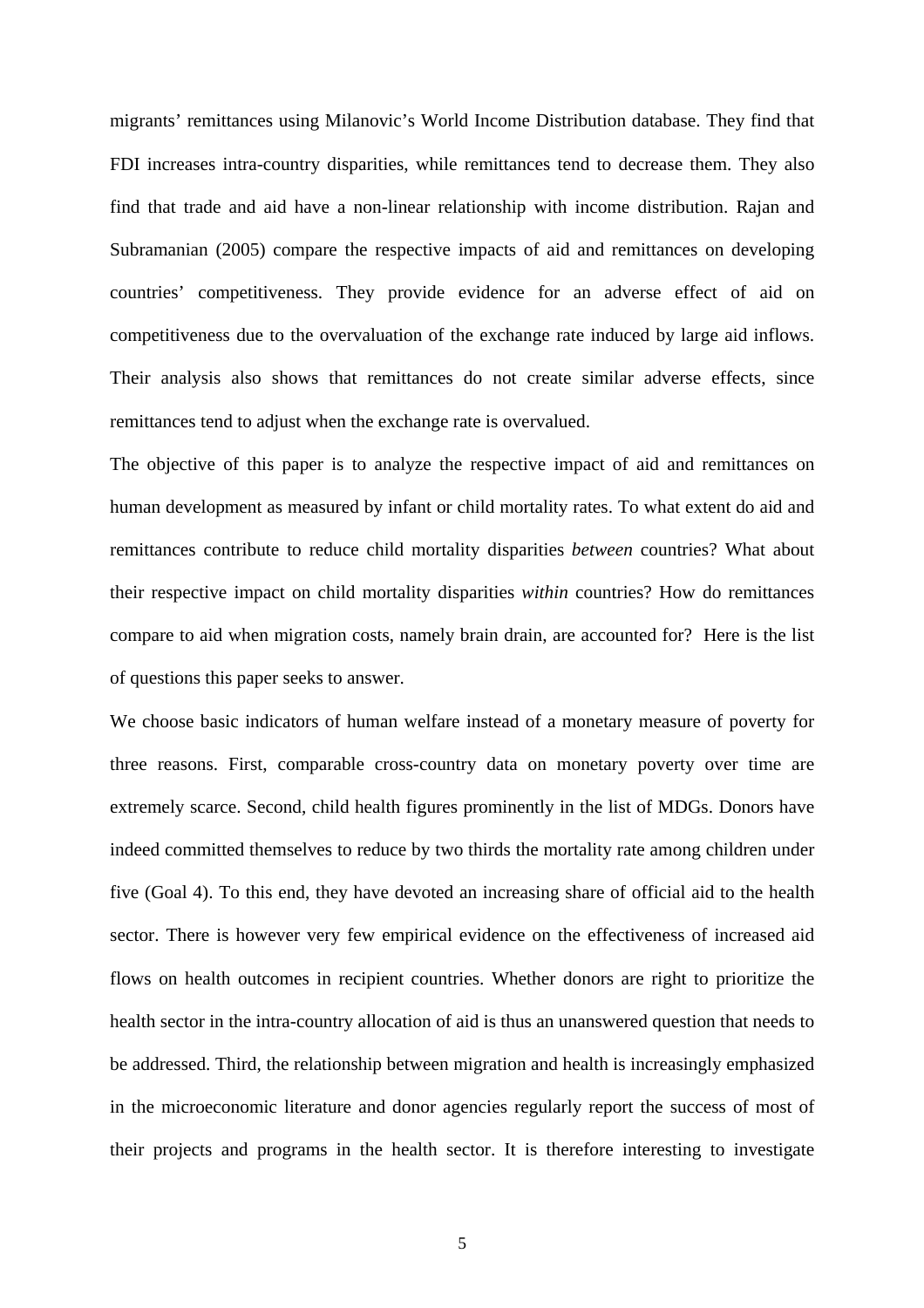whether successful health interventions from the donors' or the migrants' side at the microlevel translate into improved health outcomes at the macro-level and whether Paul Mosley's micro-macro paradox also applies to the health sector.

Our empirical strategy relies on two econometric exercises. We first examine the respective impact of aid, remittances and medical brain drain on child health indicators using panel data on a sample of 84 developing countries. This first econometric exercise raises substantial methodological issues such as measurement errors and endogeneity of our core explanatory variables, which we try to address in the paper. Keeping in mind the inherent weaknesses of this macro approach, our econometric results suggest that both remittances and health aid significantly reduce infant and child mortality rates. The impact of health aid is non-linear, though, suggesting that aid to the health sector is likely to be more effective in the poorest countries. By contrast, medical brain drain, as measured by the expatriation rate of physicians, is found to have a harmful impact on health outcomes.

We then assess the respective effectiveness of aid and remittances in reducing mortality disparities *within* countries using cross-country quintile-level data. Results of this second econometric exercise show that remittances are effective in reducing infant and child mortality rates, but only for the richest quintiles. This result suggests that while remittances contribute to improve mean health outcomes in recipient countries, they tend to increase intracountry health inequality. The impact of health aid, by contrast, is hardly ever significant in our within-country regressions.

The remainder of the paper is organized as follows. Section 2 reviews the macro-literature on the poverty and inequality impact of aid and remittances. The data, method of estimation and results of the cross-country and intra-country analyses are presented in Section 3 and 4 respectively. Section 5 offers concluding remarks and discusses the policy implications of our findings.

6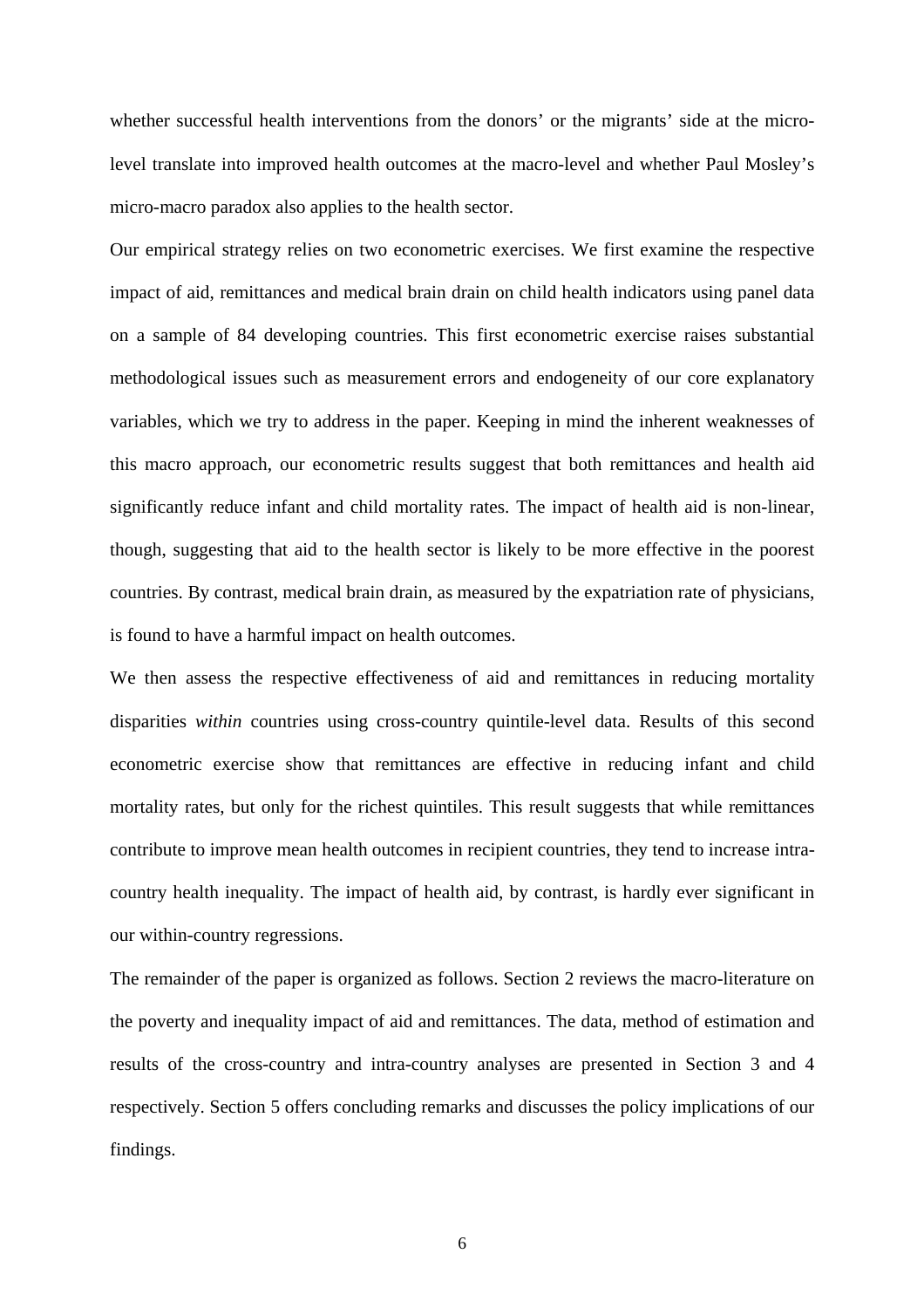#### **2. The Impact of Aid and Remittances on Poverty and Inequality: A Literature Review**

#### *2.1. Poverty and Inequality Impact of Aid*

From the early 1960s to the mid 1990s, the literature investigating the macro-impact of aid almost exclusively focused on the link between aid and growth. The emerging picture from this literature is that aid can enhance growth, but that this result is very fragile and highly dependent on the choice of data, sample composition and estimation methods (Roodman, 2007). The adoption of the United Nations Millennium Declaration by UN members in 2000 and the obligation taken up by donors to financially support developing countries' efforts to achieve the eight Millennium Development Goals by 2015 have progressively shifted the focus from the aid-growth nexus to the relationship between aid flows and welfare or poverty indicators.

The few existing studies belonging to this strand of the literature have adopted quite standard cross-country growth regression approaches, and replaced growth with an indicator of welfare or poverty as the dependent variable (see, *e.g.*, Boone, 1996; Mosley *et al.*, 2004; Gomanee *et al.*, 2005a; Gomanee *et al.*, 2005b). Since comparable cross-country data on poverty over time are extremely scarce, most studies have concentrated on the effectiveness of aid in improving human development indicators such as infant or under-five mortality rate, life expectancy or primary schooling. In a famous paper, Boone (1996) finds no evidence that aid succeeds in improving human development indicators in recipient countries. While aid could reduce infant mortality either through an increase in private consumption or through greater provision of public services to the poor, his results suggest that aid increases the size of recipient governments, but that it has no impact on basic measures of human indicators.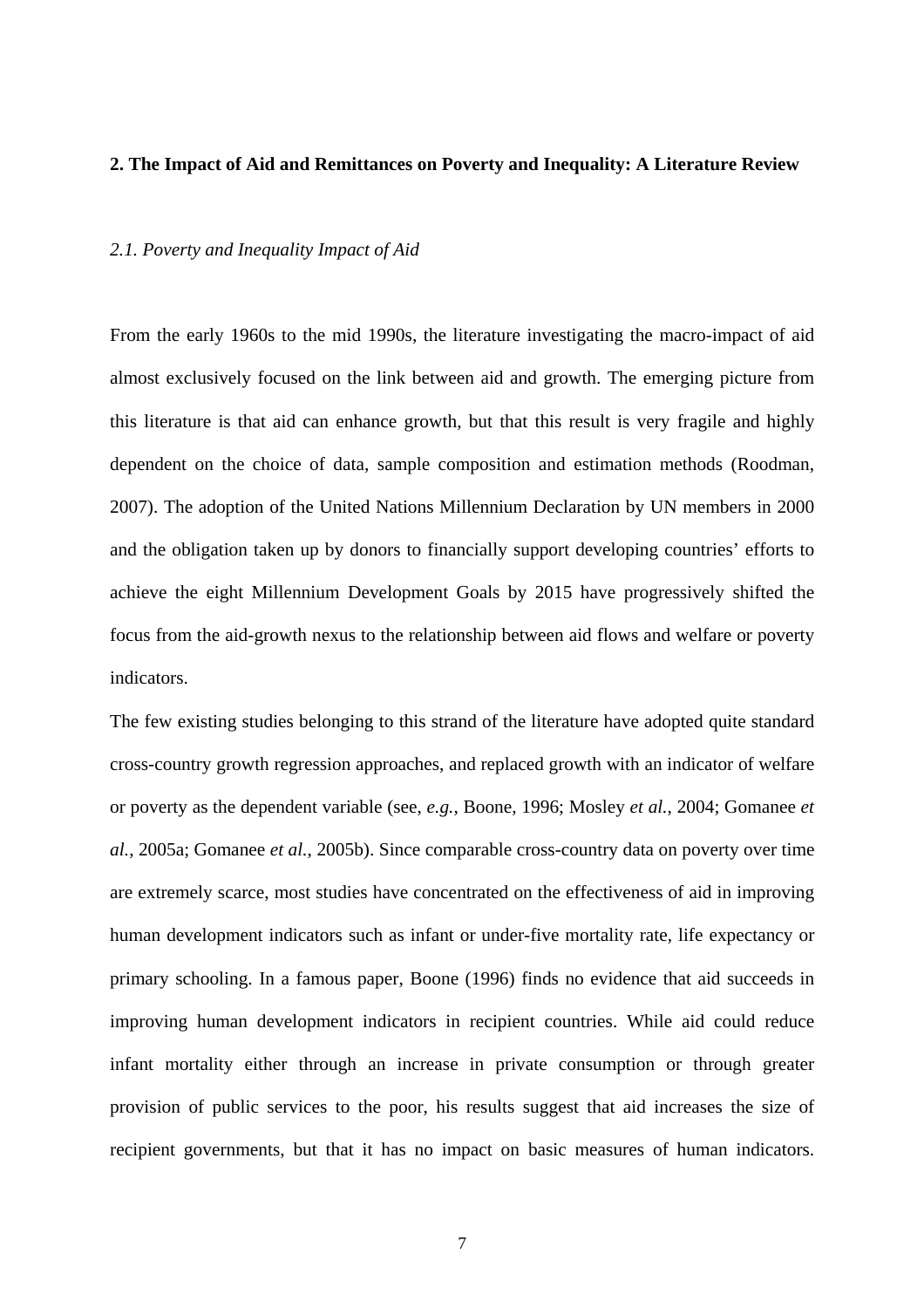Boone's paper has been much criticized on two grounds. First, some authors have argued that the welfare impact of aid is not direct but goes through its impact on the amount of government spending allocated to social areas. Mosley *et al.* (2004) estimate a system of three equations with poverty, aid and pro-poor expenditure as their dependent variables. They find that aid is associated with higher levels of pro-poor spending, and that such spending is associated with lower levels of headcount poverty. Aid is also found to increase health spending which in turn decreases infant mortality. Gomanee *et al.* (2005b) reach the same type of conclusion using quantile regressions. In a companion paper, however, Gomanee *et al.*  (2005a) find evidence that aid improves welfare indicators and this effect is predominantly through direct impacts. Other authors opposed to Boone's conclusions have argued that while it may be true that aggregate aid has not impact on health, particular types of aid among which health aid are effective in improving human development indicators (see, *e.g.*, Masud & Yontcheva, 2005; Dreher, Nunnenkamp & Thiele, 2006; Michaelowa & Weber, 2007; Mishra & Newhouse, 2007). Mishra and Newhouse (2007) in particular rely on a large dataset covering 118 countries between 1973 to 2004 to measure the effect of health aid on infant mortality. They find that increased health aid is associated with a significant reduction in infant mortality. The estimated effect of health aid is small, however, since doubling health aid within a country would reduce infant mortality in the next five-year period by only 2%. As an additional result, they do not find any significant impact of overall aid. Masud and Yontcheva (2005) use data on nongovernmental (NGO) and bilateral aid and assess the effectiveness of these financial flows on two social indicators, namely infant mortality and adult illiteracy. Their underlying assumption is that NGOs intervene at the grassroots level and could be more effective to alleviate poverty than other types of aid. Using an unbalanced panel of 58 countries from 1990 to 2001, they find that health expenditure per capita reduces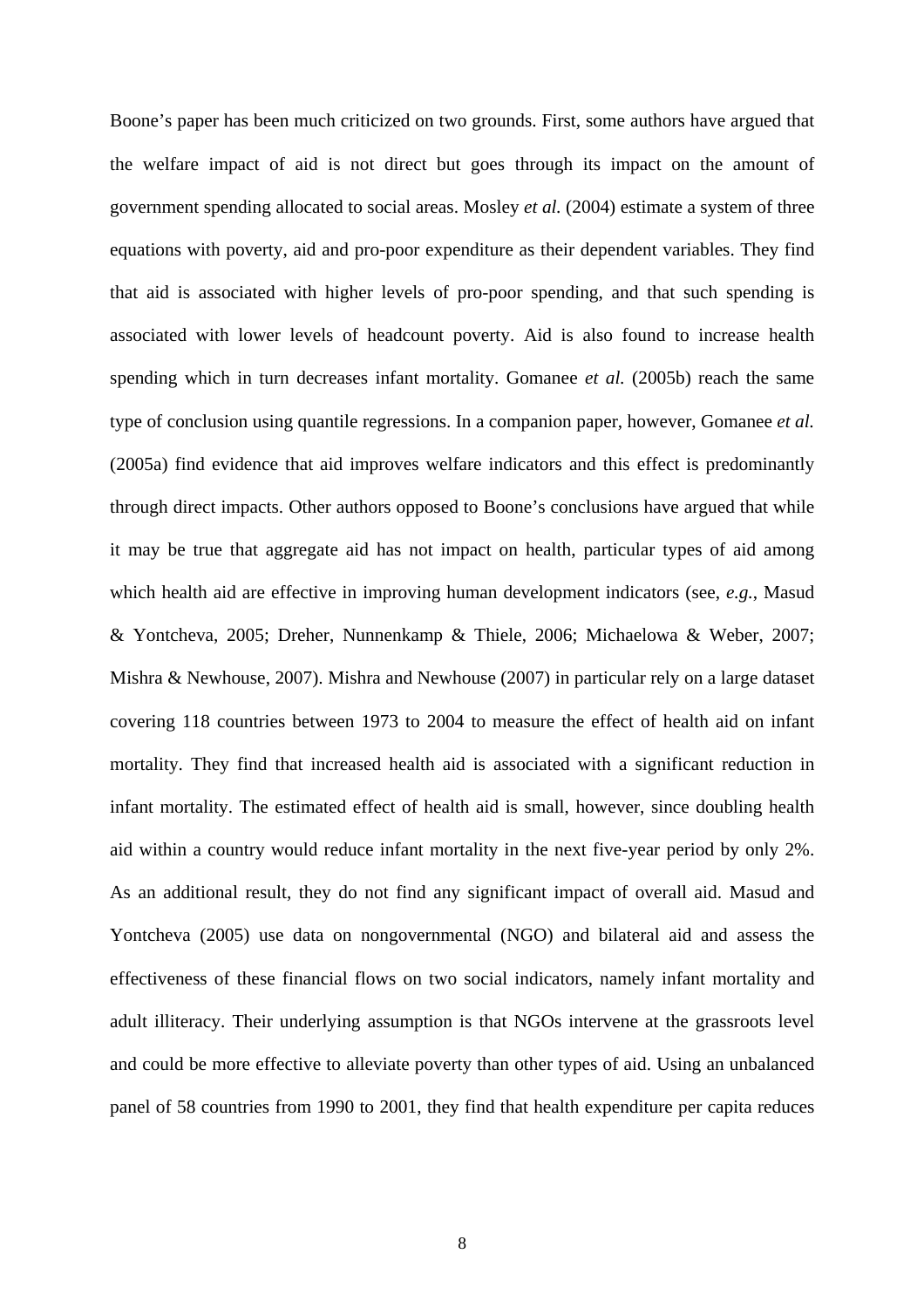infant mortality as does greater NGO aid per capita. By contrast they do not find any significant impact of total bilateral aid on infant mortality.

Overall, as for the literature examining the aid impact on growth, the few existing papers examining the links between aid and aggregate welfare as measured by human development indicators do not allow to draw clear conclusions. Some papers find no impact at all while some other papers find evidence that aid decreases infant mortality rates, either directly or indirectly through higher levels of pro-poor spending. This lack of consensus in the macro literature is surprising given the number of successful health interventions financially supported by international assistance (Levine & the What Works Working Group, 2004).

#### *2.2. Poverty and Inequality Impact of Remittances*

Despite the increasing size of remittances, empirical macro-evidence on the poverty or inequality impact of these financial flows is even scarcer than that related to aid. Here again, this lack of evidence stems mainly from the absence of reliable and comparable cross-country data on several relevant variables and the absence of long-series that are required if use is to be made of the latest macroeconometric tools. Consequently, most of the empirical literature is confined largely to a few case-studies on villages or countries based on microeconometric data (see, *e.g.,* Lachaud, 1999; Leliveld, 1997; Adams, 2004, 2006).

At the cross-national level, there are, to our knowledge, only four recent studies that have looked at the poverty impact of remittances (Adams & Page, 2005; World Economic Outlook, 2005; Gupta *et al.*, 2007; Acosta *et al.*, 2008). In addition, despite strong micro-evidence on a positive impact of remittances on education and health (see, *e.g.*, Kanaiaupuni & Donato, 1999; Cox-Edwards & Ureta, 2003; Hildebrandt & McKenzie, 2005 and Mansuri, 2007), no one has ever investigated the impact of remittances on human development indicators at a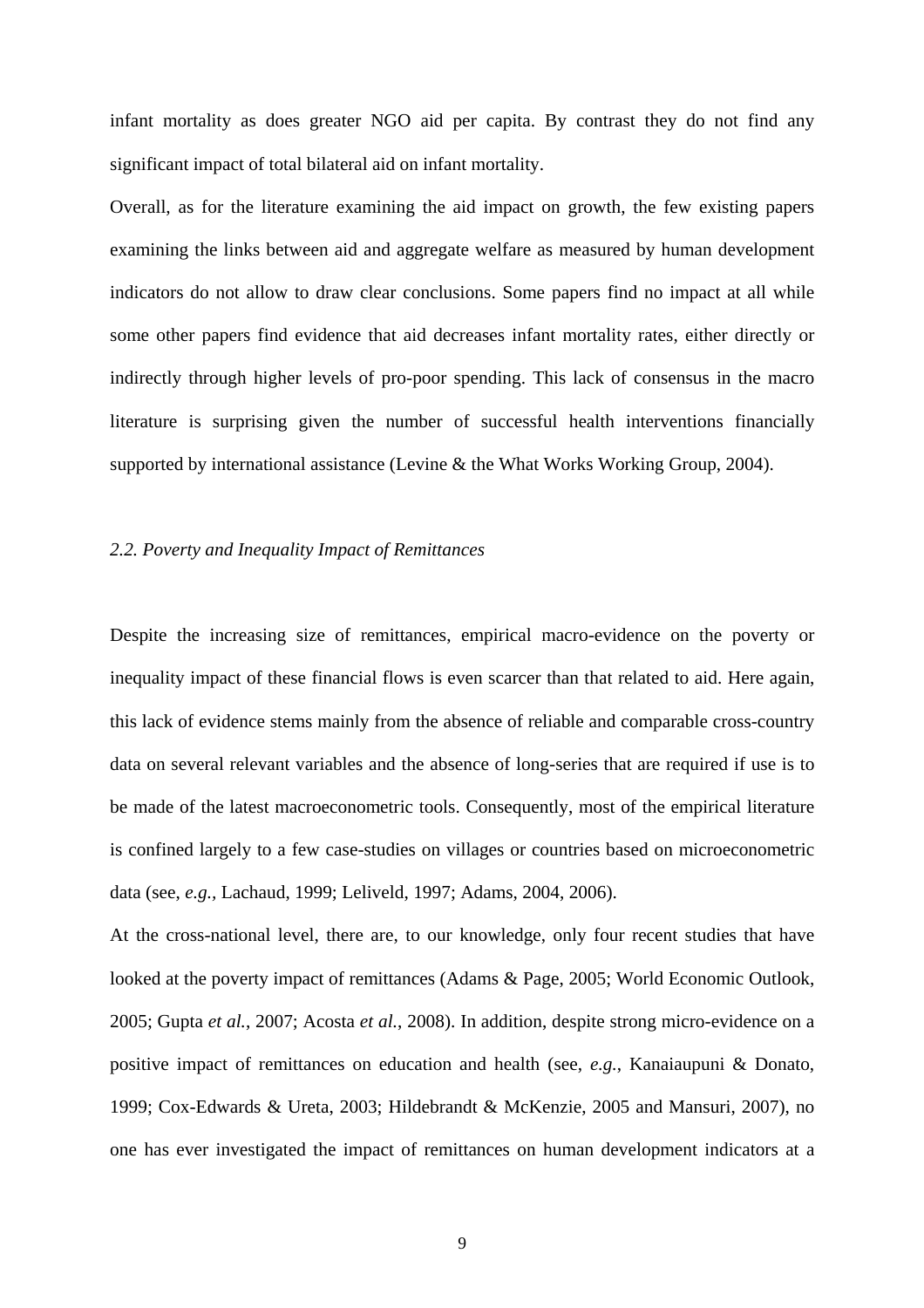macroeconomic level. Adams and Page use a panel of 71 low-income and middle-income countries to test whether countries producing more international migration or receiving more international remittances have less poverty. After instrumenting for the potential endogeneity of remittances, they find that a 10% increase in per capita official remittances leads to a 3.5% decline in the share of people living in poverty. Using a broader sample of 101 countries, World Economic Outlook (2005) provides further evidence that remittances have an effect on poverty, even though this effect is rather small: on average, a 2.5 percentage point increase in the remittances to GDP ratio is associated with less than a 0.5 percentage point decrease in poverty. As argued by the authors, this (disappointing) result could be due to the fact that average income and inequality are included as regressors next to remittances. Since these variables are themselves likely to be influenced by remittances, the true impact of remittances on poverty could actually be larger. Using a sample of 76 countries in which Sub-Saharan countries are substantially represented, Gupta *et al.* (2007) adopt the same methodology as that of Adams and Page (2005) and model poverty as a function of mean income, some measures of income distribution and remittances. Their findings indicate that a 10% rise in remittances is associated with about a 1% fall in the incidence of poverty. Last, Acosta *et al.*  (2008) use both cross-country and household survey data to assess the impact of remittances on growth, poverty and inequality in Latin America. Their cross-country estimates suggest that remittances have a positive and statistically significant effect on growth on average, but that they tend to increase the level of income inequality. The effect for the average Latin American country is different, however, since an increase in remittances tends to be associated with lower levels of inequality. Turning to their micro-econometric analyses, their findings suggest that the poverty and inequality impact of remittances strongly varies across Latin American countries, depending on whether recipients are concentrated at the bottom or at the top of the distribution of non-remittances income.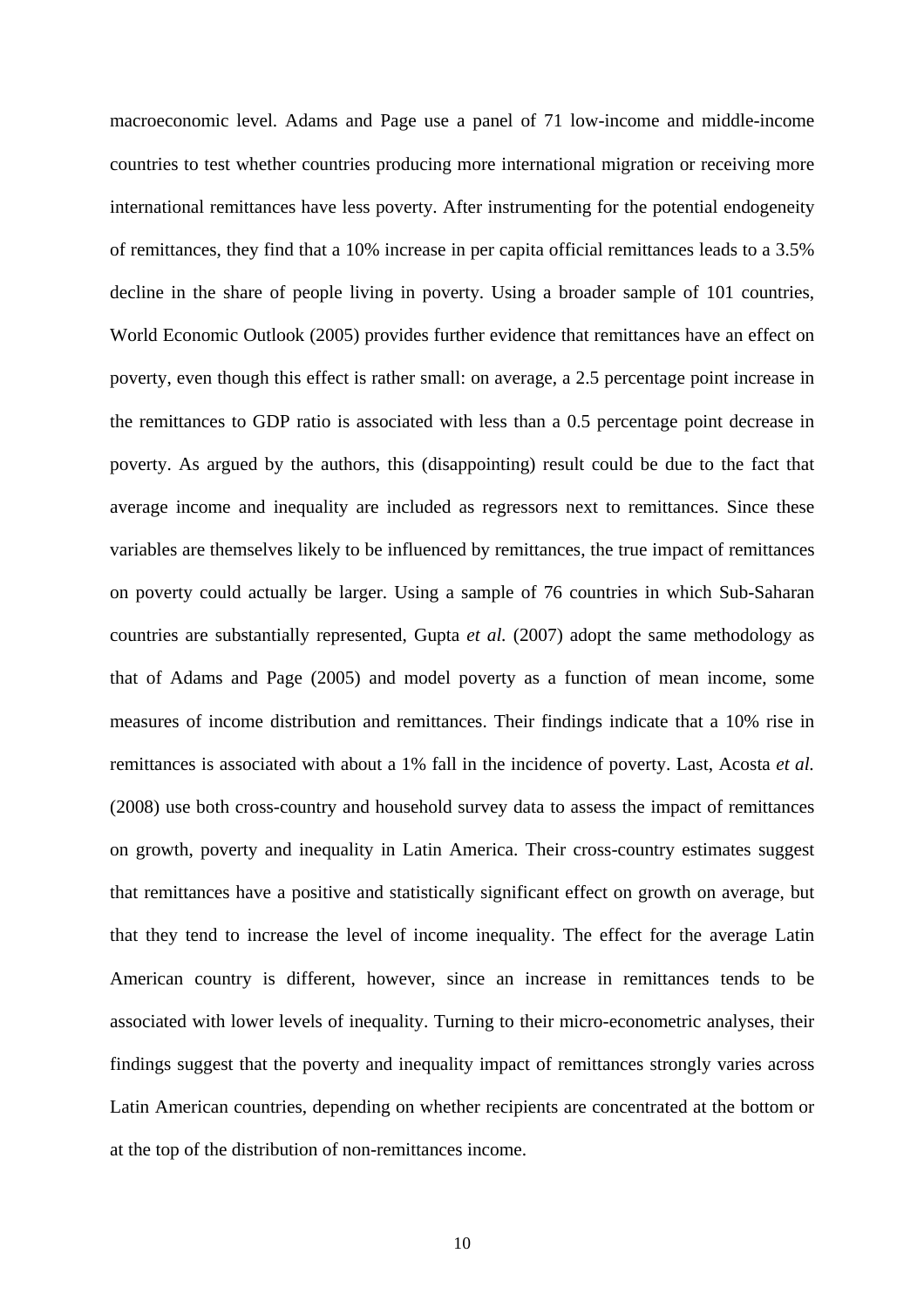In what follows, our aim is to provide additional insights into the question of whether aid and remittances as sources of external financing are effective in improving child health outcomes.

#### **III. The Impact of Aid and Remittances on Child Mortality: a Cross-Country Analysis**

The aim of this section is to assess the impact of health aid and remittances on child mortality, using panel data on a sample of 84 countries from 1987 to 2004 (Table A1 in Appendix provides the full list of countries included in the sample). After a brief presentation of the empirical strategy and description of the data, results of our baseline model are discussed. The analysis is then pushed further by testing for non-linearities in the aid-health relationship, and investigating the impact of the medical brain drain on health outcomes.

#### *3.1. Model and Data*

To explore the relative impacts of aid and migration on child mortality, we estimate a model of the following form:

LnMortality<sub>i,t</sub> =  $\alpha_i + \tau_i + \beta \text{Ln}X_{i,(t-1,t-3)} + \delta \text{Ln}Remittances_{i,(t-1,t-3)} + \theta \text{Ln}Health aid_{i,(t-1,t-3)} + \varepsilon_{i,t}$ (1)

*Mortality<sub>i,t</sub>* is either the under-five or the infant mortality rate from the World Development Indicators (WDI, 2006). Under-five mortality rate is the probability (per 1000) that a newborn baby will die before reaching the age of five, if subject to current age-specific mortality rates. Infant mortality rate is the number of infants dying before reaching one year of age, per 1000 live births in a given year.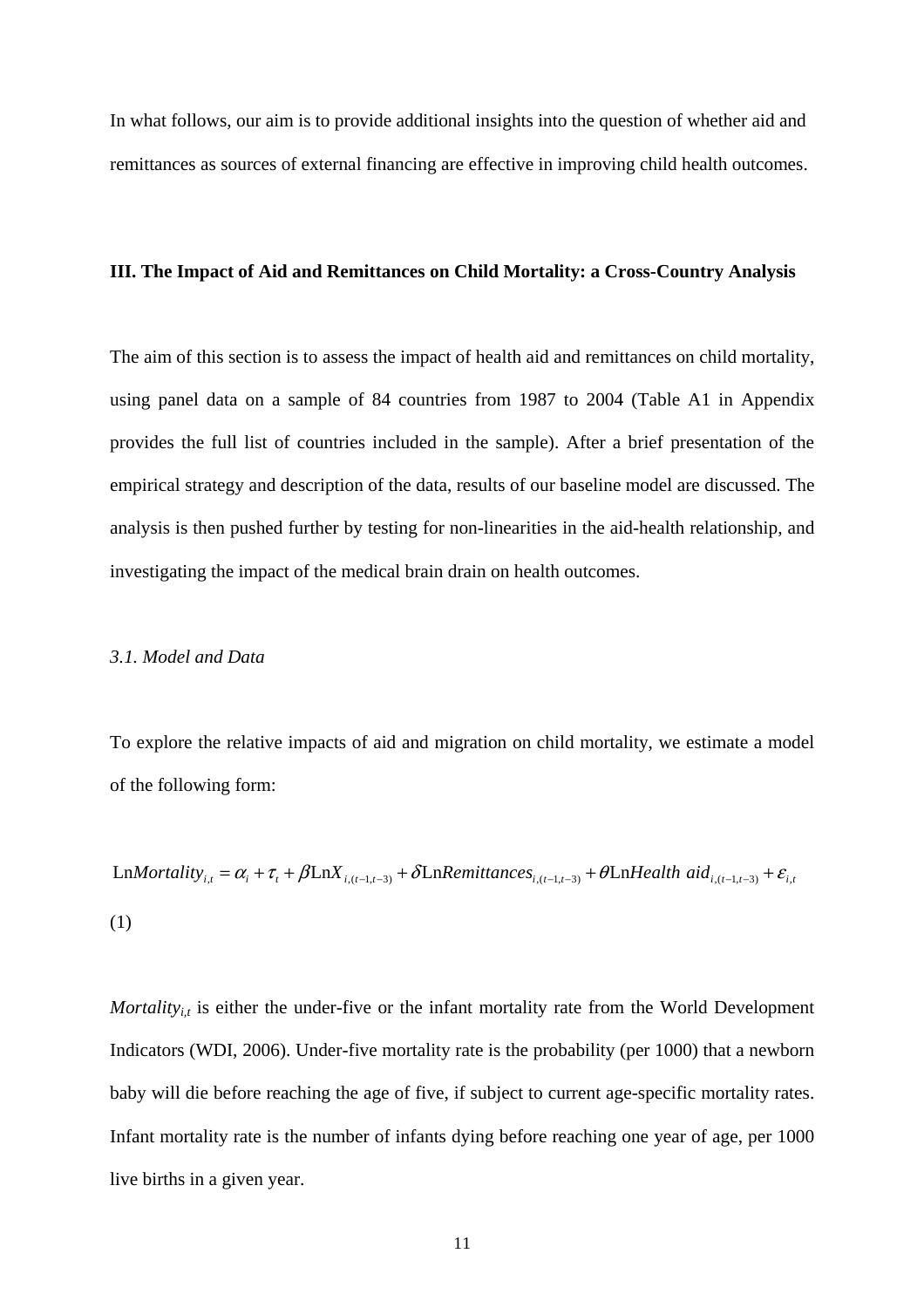Since our dependent variables are bounded, we use a logarithmic transformation. To ease interpretation of our results and account for potential non-linearities, all our independent variables are also log-linearized.

We measure *Health aid<sub>i,t</sub>* using aid commitments to the health sector as defined by the Country Reporting System  $(CRS)$  of the OECD.<sup>ii</sup> The main advantage of the CRS is to provide data on aid commitments with a high degree of disaggregation by purpose (sector). Its main disadvantage, though, is that the data is only reliable for recent years, as reflected in Figure 1 by the large underreporting of aid in the CRS data compared to those of the Development Assistance Committee (DAC). As noted by Mishra and Newhouse (2007), the extent of underreporting varies by sector, donor and time period and therefore missing data are omitted from the sample rather than considered as zero health aid. We also restrict our sample to relatively recent observations, starting in the mid-eighties. Figure 1 also shows that the share of aid commitments to the health sector has gradually increased since the eighties: at that time health aid was around 2% of total commitments, while it is now around 5%. This increase in health aid reflects the switch in donors' priorities – notably from aid to infrastructures to aid to social sectors – which goes along with the adoption of the Millennium Development Goals. *Health aid<sub>it</sub>* is expressed in per capita constant terms (using DAC deflator).

*Remittances<sub>i,t</sub>* are defined as current transfers by migrants who are employed for more than a year in another country in which they are considered residents (WDI, 2006). We use the same deflator for remittances as for aid in order to transform this variable into per capita constant terms. As shown by Figure 1, worker's remittances have been increasing both in absolute and in relative terms since the mid-eighties: while they only accounted for around 60% of total aid commitments in the eighties, they have represented more than 200% of aid commitments since 2000, reflecting the growing importance of this financing for developing economies.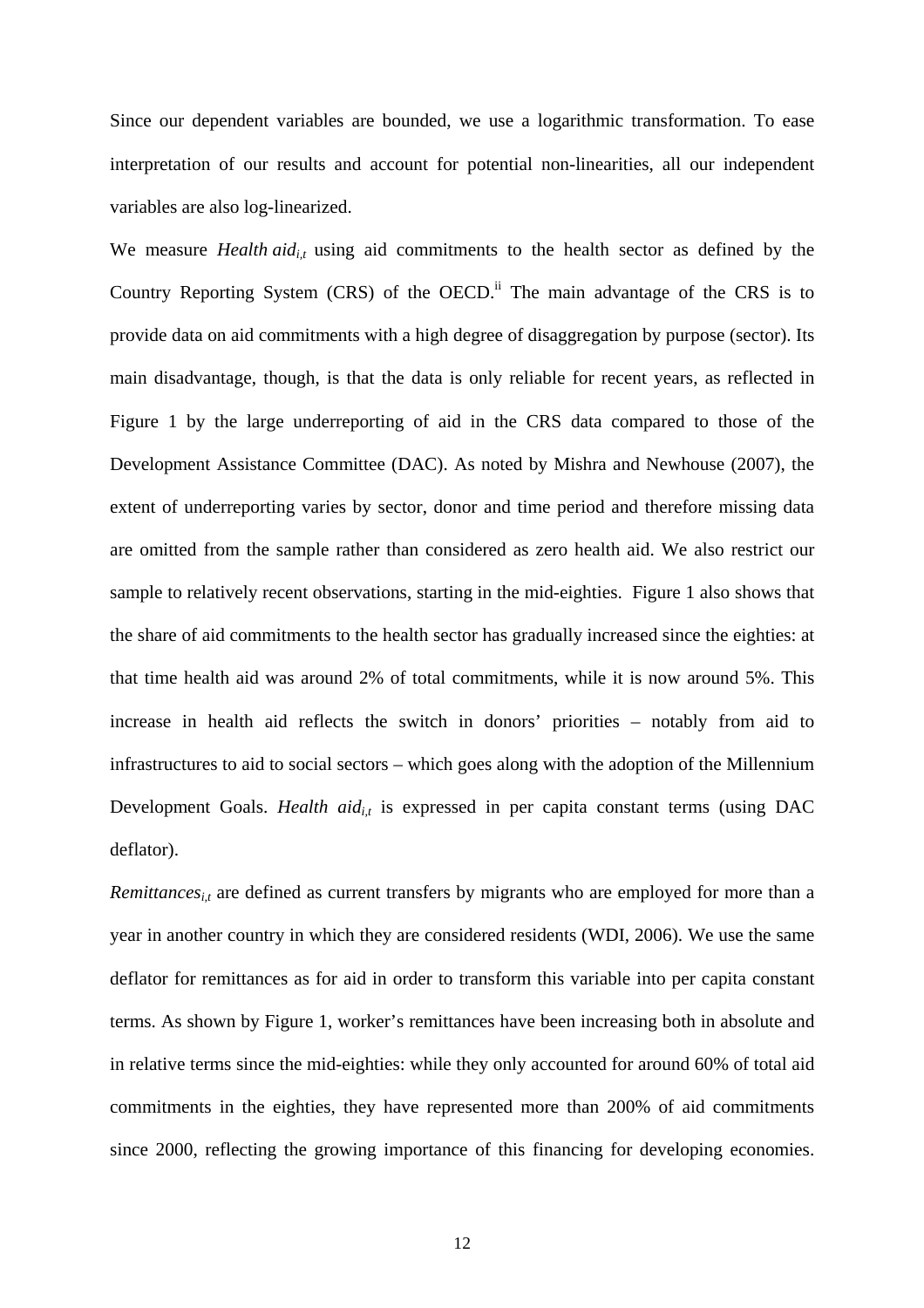This growth in remittances is partly due to the rise in the number of international migrants worldwide. But it also indicates that over the last years people have been shifting from informal to formal channels to send funds. This potentially important source of measurement error is addressed in our econometric analysis. First, we include a time trend,  $\tau_t$ , in our list of regressors in order to capture the increasing trend in remittances. Second we control for unobservable heterogeneity among countries  $(\alpha_i)$  hoping to account for some omitted variables that could explain simultaneously the increasing trend in remittances and the decreasing trend in child and infant mortality. Finally, this latter issue is also tackled through the instrumentation of remittances (see 3.2).



Source of the data: OECD-DAC, OECD-CRS, WDI (2006).

Following the existing literature on cross-country determinants of child health outcomes, equation (1) controls for a set of relevant socioeconomic variables,  $X_{i,t}$ . Since Ravallion (1993), and Pritchett and Summers (1996), a consensus has emerged concerning the negative relationship between child mortality and national income. Female education – measured either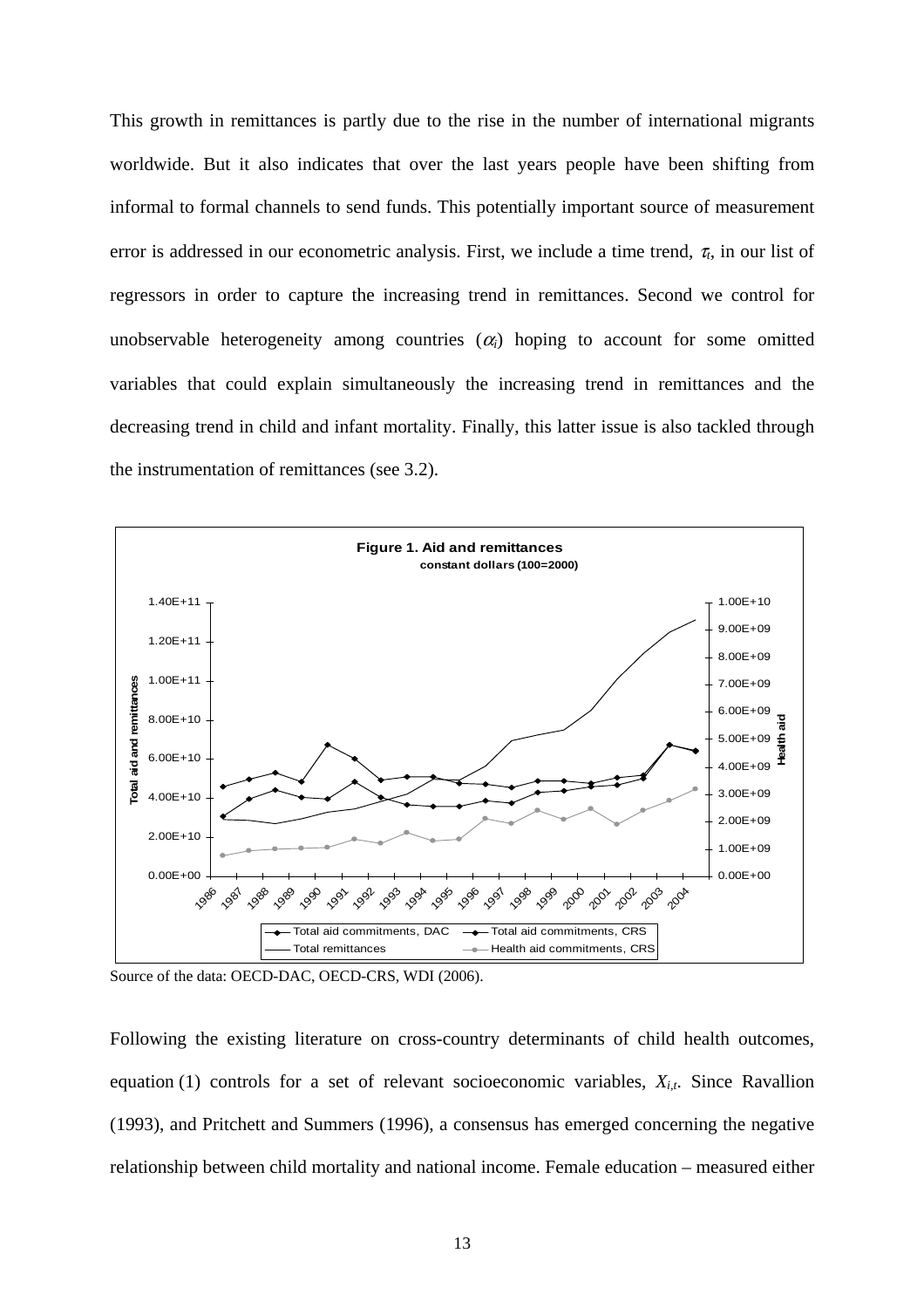by educational attainment or illiteracy rates – has also been shown to be negatively correlated with child mortality (Filmer and Pritchett, 1999; Anand and Bärnighausen, 2004; Fay and others, 2005; McGuire, 2006; Ravallion, 2007). We measure income per capita in PPP constant terms (WDI, 2006) and female education using the average years of schooling of the female population aged 15 and over (Barro and Lee, 2000).

Anand and Bärnighausen (2004) show that the density of human resources in the health sector is significantly correlated with child health indicators. We proxy human resources for health with the number of physicians (per 1000) provided by Bhargava and Docquier (2008).

Other cross-country determinants of child health have been identified in the literature, such as the size of the population (Mishra and Newhouse, 2007), the share of urban population (Masud and Yontcheva, 2005; Fay and others, 2005; Ravallion, 2007), inequality indicators (Filmer and Pritchett, 1999; McGuire, 2006; Fay and others, 2005; Ravallion, 2007) and poverty rates (Anand and Bärnighausen, 2004), but none were significant in our analysis. Two other variables – ethnic fragmentation and whether the country is predominantly Muslim – were also significantly correlated with infant mortality in Filmer and Pritchett (1999) and McGuire (2006). Both are time invariant and could not be introduced in our fixed effects analysis.<sup>iii</sup>

Equation (1) is estimated on a panel of 84 developing countries, among which 35 African countries, from 1987 to 2004 (the full list of countries included in the sample is provided in Table A1 in Appendix). Child health data is leaping every four or five years (1990, 1995, 2000 and 2004). The right-hand side variables are averaged over three years from *t*-1 to *t*-3 and are measured in logarithm. This is true for all variables but education, because Barro and Lee (2000) database on education is also leaping every five years and is available only up to 2000. We therefore use the 2000 level of education to explain 2004 health outcomes, etc. We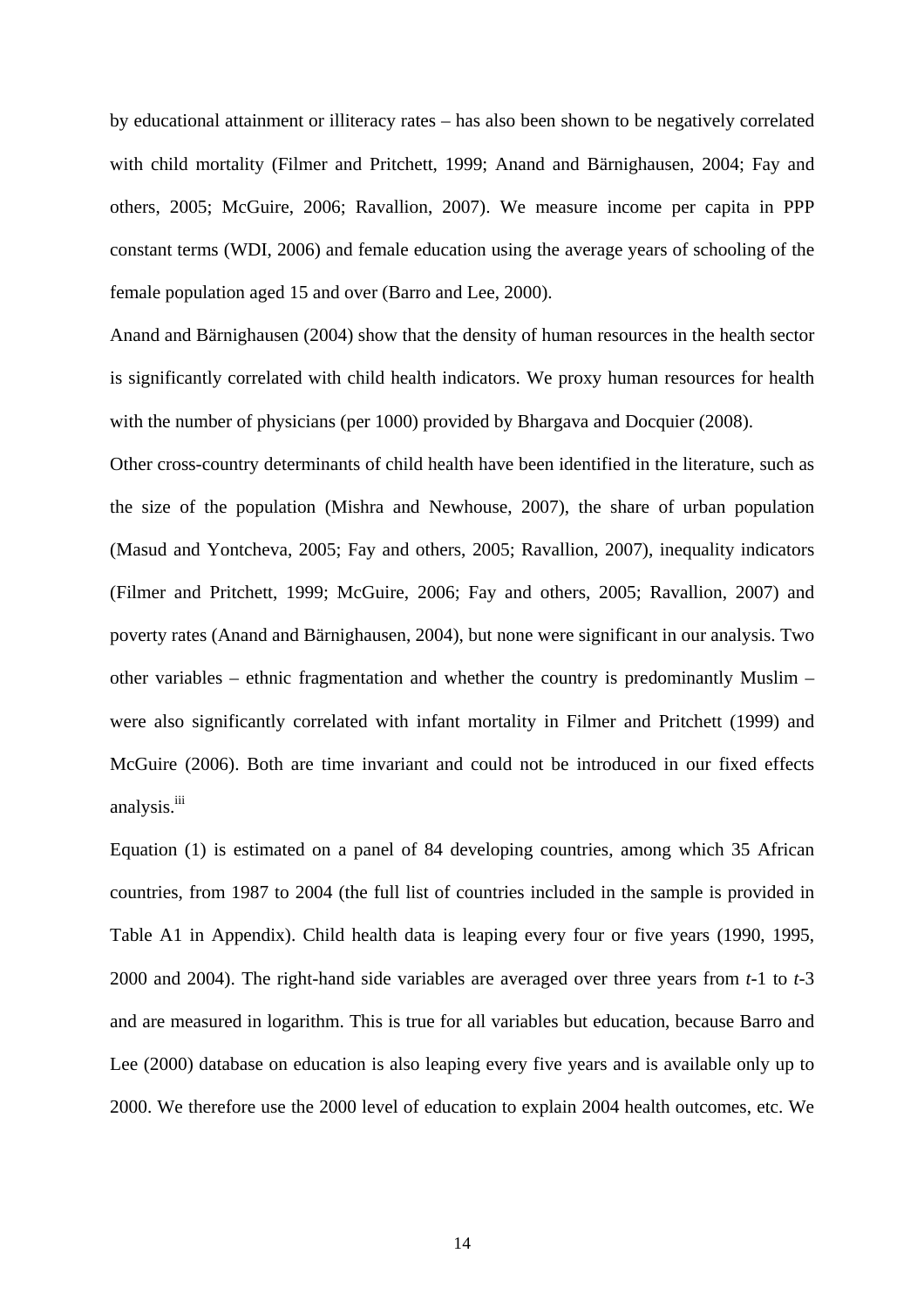control for unobservable heterogeneity with country fixed effects,  $\alpha_i$ . We also include time dummies <sup>τ</sup>*t*.

#### *3.2. Endogeneity of Aid, Remittances and Income*

There are two potential sources of endogeneity of aid and remittances to child and infant mortality rates. First, aid and remittances are given purposively and both donors and migrants are likely to take into account the situation of child health when allocating their flows. Even if aid is determined at the macro-level and remittances are determined at the micro-level both are likely to reflect, to some extent, the chances of survival of children. Second, there could be some omitted variables which affect aid, remittances and child health. For example, natural disasters are likely to induce an increase in both child mortality rates and aid and remittances inflows.

We therefore instrument health aid and workers' remittances.<sup>iv</sup> As instruments for health aid, we use a set of variables that capture historical and cultural relationships between developing countries and donor/destination countries. These variables are more likely to be exogenous to child mortality than any recipient/origin countries' own characteristics. More specifically, we use the total aid budget of the five main donors weighted by cultural distance between receiving and donor/destination countries (whether they have the same religion) and by geographic distance (distance to Washington, Brussels and Tokyo).<sup> $V$ </sup> As an instrument for health aid, we also use health aid lagged twice. Workers' remittances are instrumented using the ratio of broad money supply (M2) to GDP, as countries that are more financially developed have been found to receive larger remittances. Income per capita is also endogenous to child mortality (Pritchett and Summers, 1996; Filmer and Pritchett, 1999). It is instrumented using twice lagged income per capita.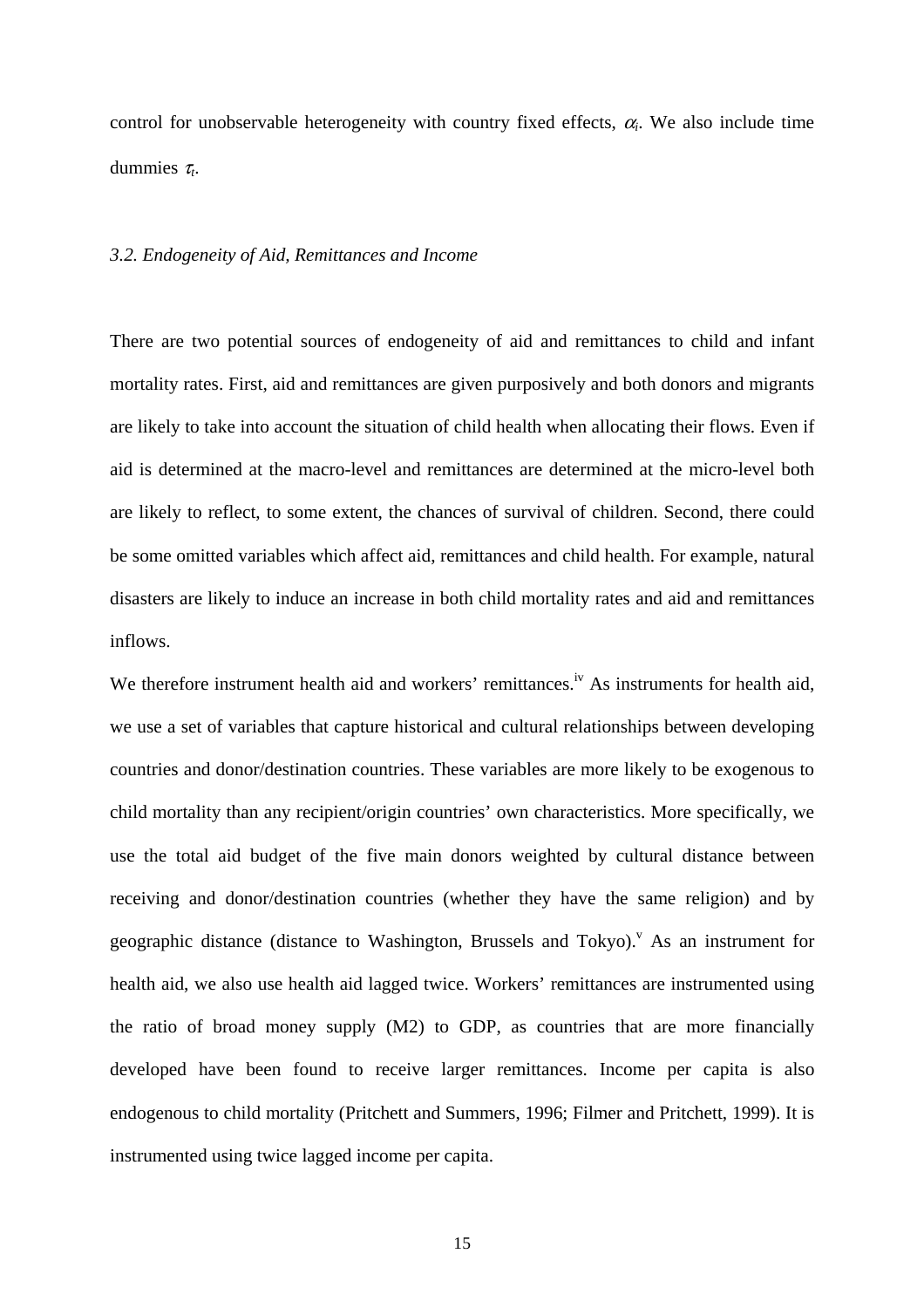We also suspected education to be endogenous to health indicators. We tested this hypothesis. It turned out that the exogeneity of education could not be rejected by our test, a result which can partly be explained by the fact that education in *t*-5 (or *t*-4) is used to explain health outcomes in *t*.

 The excludability and relevance of our instruments being legitimate concerns here, tests for their validity (Sargan test of overidentification, test of underidentification, test of weak instruments, partial R squared) have been systematically performed.  $\overline{v}$ 

#### *3.3. Estimation of the Baseline Model*

Our estimation of the baseline model proceeds in three steps. Equation (1) is first estimated with simple OLS. We then introduce country fixed effects to take into account unobservable heterogeneity in our sample. Finally aid, remittances and income are instrumented using 2SLS including country fixed effects and time fixed effects.<sup>vii</sup> Instrumentation equations are provided in Table A2 in Appendix.

Regressions (1)-(6) of Table 1 present the estimations of the baseline model when the dependent variable is either the under-five mortality rate or the infant mortality rate. Income per capita is highly significant and tends to decrease child mortality. The impact is quite strong: the coefficients of income in regressions (3) and (6) suggest that a one percent increase in income decreases child mortality by around 0.56 percent and infant mortality by around 0.49. The coefficients of income per capita are interestingly close to the coefficients found by Pritchett and Summers (1996) in their IV estimations of infant mortality (around 0.3) using a different set of instruments. They are even closer for the fixed effect estimations (0.31 in Pritchett and Summers).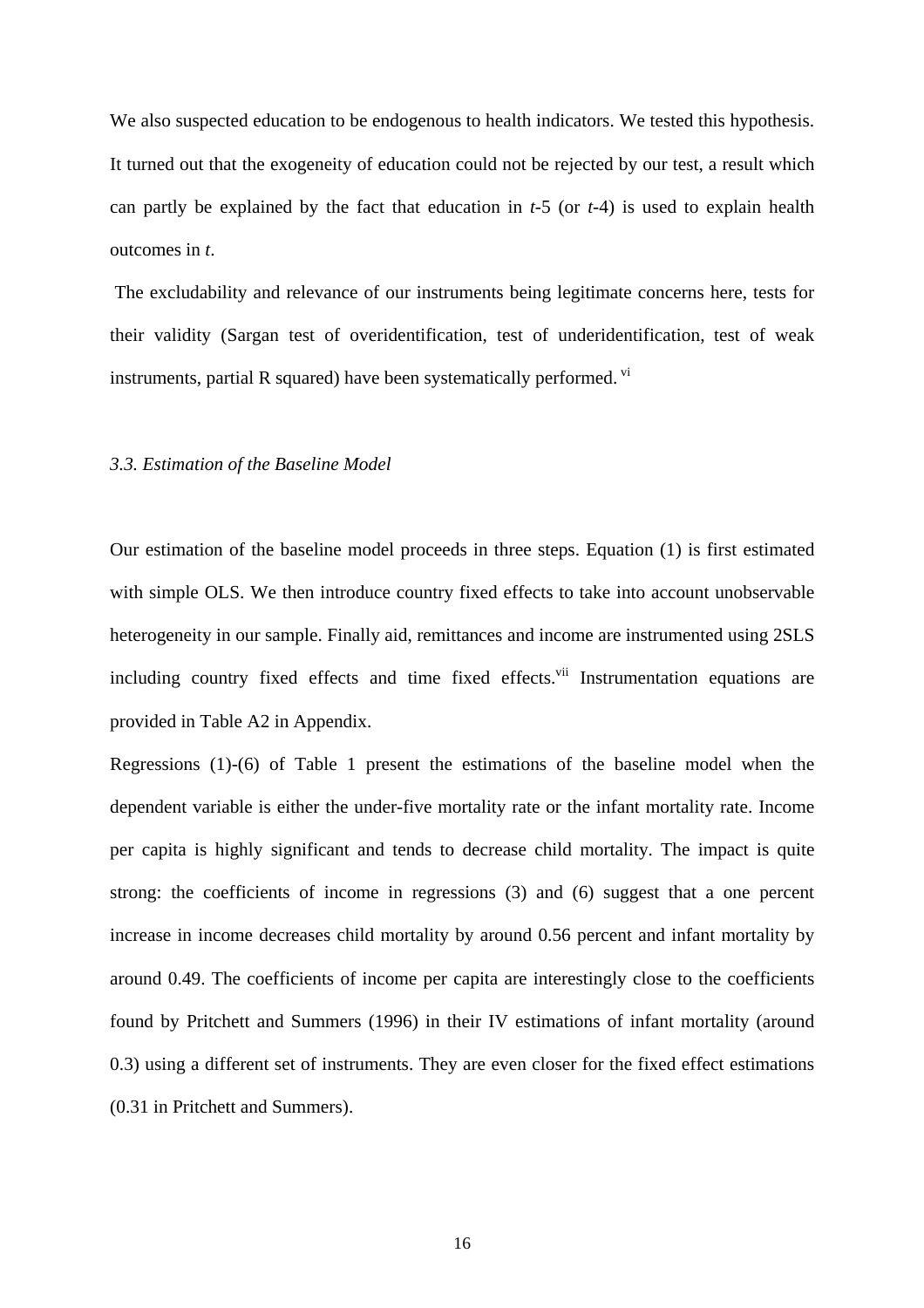Surprisingly, the number of physicians is not significant in Table 1 except in OLS estimations. When significant, it is negative, suggesting that more doctors imply lower child and infant mortality rates. Anand and Bärnighausen (2004) find a strong impact of doctor and nurse density on various health indicators, which in their case is more robust than in our regressions. Again, only in OLS estimations does female education have a significant impact on child and infant mortality rates. In Table 1, the negative impact of the time dummies – 1990 is the omitted time dummy – reflects the decreasing trend in child and infant mortality rates over the last two decades.

Finally aid and remittances both have a negative coefficient in regressions (1)-(6), but contrary to Mishra and Newhouse (2007), we find no significant impact of health aid, at this stage of our empirical analysis. By contrast, remittances are found to be strongly significant in most regressions, with the expected sign. When instrumented, the coefficient of remittances is multiplied by more than three: a one percent increase in remittances decreases child mortality by 0.12 percent and infant mortality by 0.10 percent.

|                                  | Child mortality |             | Infant mortality |             |             |            |
|----------------------------------|-----------------|-------------|------------------|-------------|-------------|------------|
|                                  | <b>OLS</b>      | Within      | 2SLS             | <b>OLS</b>  | Within      | 2SLS       |
|                                  | (1)             | (2)         | (3)              | (4)         | (5)         | (6)        |
|                                  |                 |             |                  |             |             |            |
| GDP per capita (a)               | $-0.522***$     | $-0.233**$  | $-0.562**$       | $-0.440***$ | $-0.184**$  | $-0.489**$ |
|                                  | (0.096)         | (0.093)     | (0.255)          | (0.085)     | (0.084)     | (0.227)    |
| Number of physicians per 1,000   | $-0.132**$      | $-0.0440$   | 0.0449           | $-0.0912*$  | $-0.0310$   | 0.0499     |
|                                  | (0.051)         | (0.039)     | (0.054)          | (0.047)     | (0.036)     | (0.049)    |
| Female educational attainment    | $-0.200**$      | $-0.0135$   | $-0.0095$        | $-0.191**$  | 0.0179      | 0.0053     |
|                                  | (0.088)         | (0.089)     | (0.099)          | (0.078)     | (0.082)     | (0.092)    |
| Dummy for missing education var. | $-0.195*$       | $-0.0723$   | $-0.220$         | $-0.185**$  | $-0.0076$   | $-0.171$   |
|                                  | (0.104)         | (0.130)     | (0.184)          | (0.0844)    | (0.114)     | (0.170)    |
| Remittances per capita (a)       | $-0.049**$      | $-0.041***$ | $-0.123***$      | $-0.041*$   | $-0.031***$ | $-0.105**$ |
|                                  | (0.024)         | (0.013)     | (0.045)          | (0.022)     | (0.011)     | (0.041)    |
| Health aid per capita (a)        | $-0.0102$       | $-0.0101$   | $-0.0149$        | $-0.0067$   | $-0.0084$   | $-0.0045$  |
|                                  | (0.022)         | (0.0095)    | (0.025)          | (0.022)     | (0.009)     | (0.023)    |
| $Year = 1995$                    | $-0.058**$      | $-0.085***$ |                  | $-0.049**$  | $-0.082***$ |            |
|                                  | (0.027)         | (0.021)     |                  | (0.023)     | (0.019)     |            |
| $Year = 2000$                    | $-0.053$        | $-0.169***$ | $-0.037$         | $-0.052$    | $-0.169***$ | $-0.043$   |
|                                  | (0.041)         | (0.039)     | (0.035)          | (0.036)     | (0.036)     | (0.032)    |
| $Year = 2004$                    | $-0.102**$      | $-0.238***$ | $-0.071$         | $-0.105**$  | $-0.240***$ | $-0.082*$  |
|                                  | (0.048)         | (0.050)     | (0.052)          | (0.043)     | (0.0451)    | (0.046)    |

Table 1. Impact of health aid and remittances on child and infant mortality, baseline model.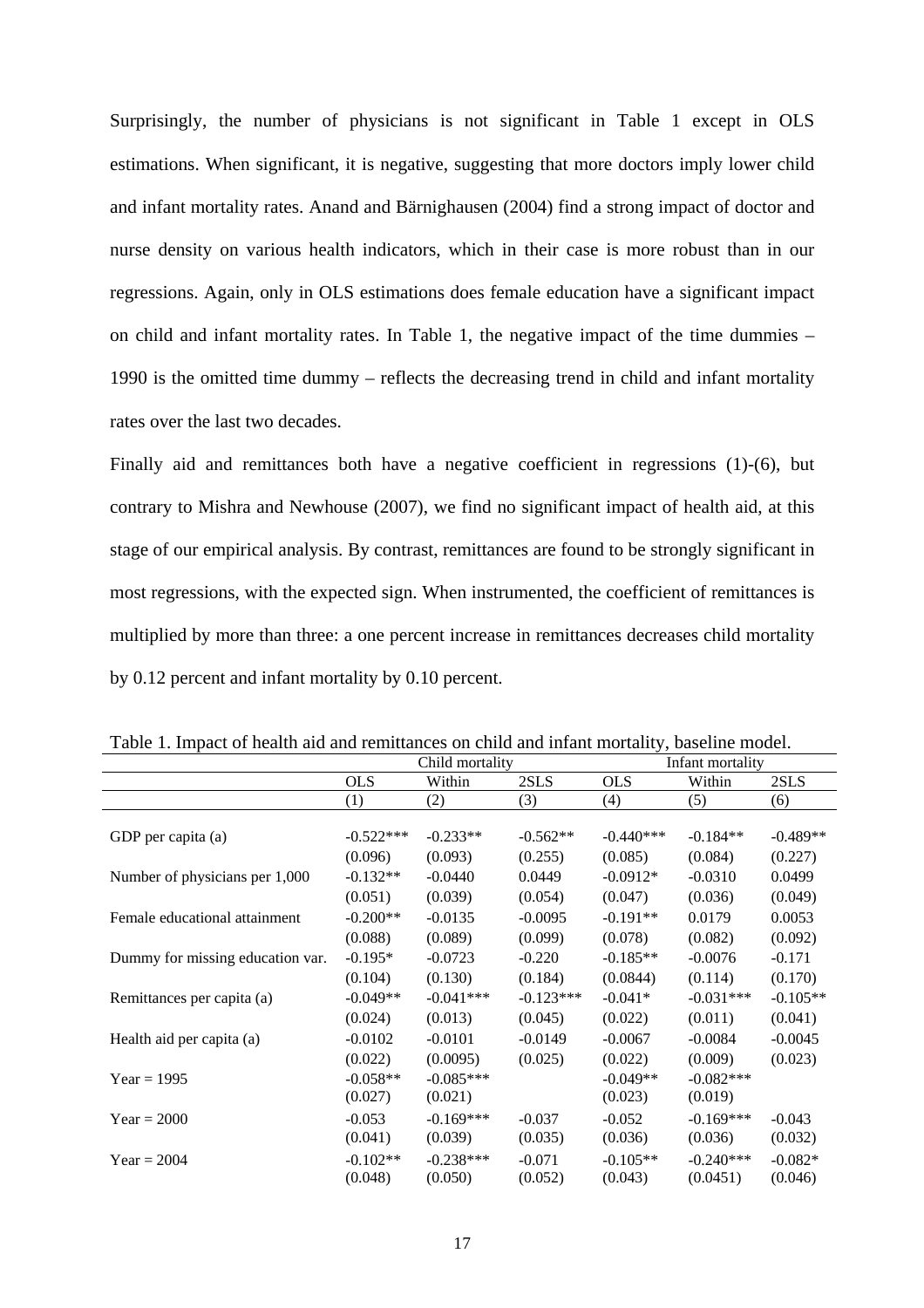| Constant                                |                                       | 8.539*** | $6.251***$ |       | 7.606*** | 5.498*** |       |
|-----------------------------------------|---------------------------------------|----------|------------|-------|----------|----------|-------|
|                                         |                                       | (0.753)  | (0.917)    |       | (0.673)  | (0.827)  |       |
| Fixed effects                           |                                       | No       | Yes        | Yes   | No.      | Yes      | Yes   |
| <b>Observations</b>                     |                                       | 296      | 296        | 233   | 296      | 296      | 233   |
| Number of countries                     |                                       | 84       | 84         | 84    | 84       | 84       | 84    |
| R-squared                               |                                       | 0.758    | 0.551      | 0.268 | 0.724    | 0.545    | 0.303 |
| Sargan $(p$ -value)                     |                                       |          |            | 0.225 |          |          | 0.237 |
|                                         | Underidentification test $(p$ -value) |          |            | 0.139 |          |          | 0.139 |
| Income inst $\theta$                    | $F\text{-Stat}(p\text{-value})$       |          |            | 0.000 |          |          | 0.000 |
| Aid inst <sup><math>\theta</math></sup> | $F$ -Stat ( <i>p</i> -value)          |          |            | 0.098 |          |          | 0.098 |
| Remit. inst $^{\theta}$                 | $F$ -Stat (p-value)                   |          |            | 0.000 |          |          | 0.000 |

Notes: Robust *t*-statistics in parentheses. All variables except the education variable are averages over three-year periods, from *t*-1 to *t*-4, measured in logs. \* significant at 10%; \*\* significant at 5%; \*\*\* significant at 1%. In equations 1 and 4, standards errors are clustered by country. (a) Instrumented regressors in equations 3 and 5. Instruments include twice lagged GDP per capita, twice lagged aid, and instruments for aid and remittances in the tradition of Tavares (2003), namely total aid budgets of the five largest donors (USA, Japan, France UK, Germany) in constant dollars weighted by cultural (same religion) and geographical distance variables. The ratio of broad money supply (M2) to GDP is also included as an instrument for remittances. Tests of excludability of the instruments are available upon request.

#### *3.4. Non-Linearities in the Aid-Health Relationship*

As a next step to our analysis we explore in more detail the relationship between health aid and child health indicators. So far, we find no significant impact of health aid commitments. However, a relative consensus has emerged in the literature regarding the fact that aggregate aid disbursements impact macro outcomes, such as economic growth, in a non-linear way.<sup>viii</sup> Similarly, the impact of health aid on child mortality rates may be non-linear. This nonlinearity may be due to constrained absorptive capacity. A way to proxy constrained absorptive capacity in the health sector is through an interaction of health aid with income per capita: health aid would be relatively more effective in richer countries because they have a higher capacity to absorb aid. The interaction term between health aid and income is introduced into equation (1). It is instrumented using the same set of instruments as those for health aid and income per capita.

Results are presented in columns (1) and (2) of Table 2. The absorptive capacity hypothesis is not supported by our results. The impact of health aid is non-linear, but the non-linearity suggests that aid to the health sector is more effective in poorer countries. The threshold in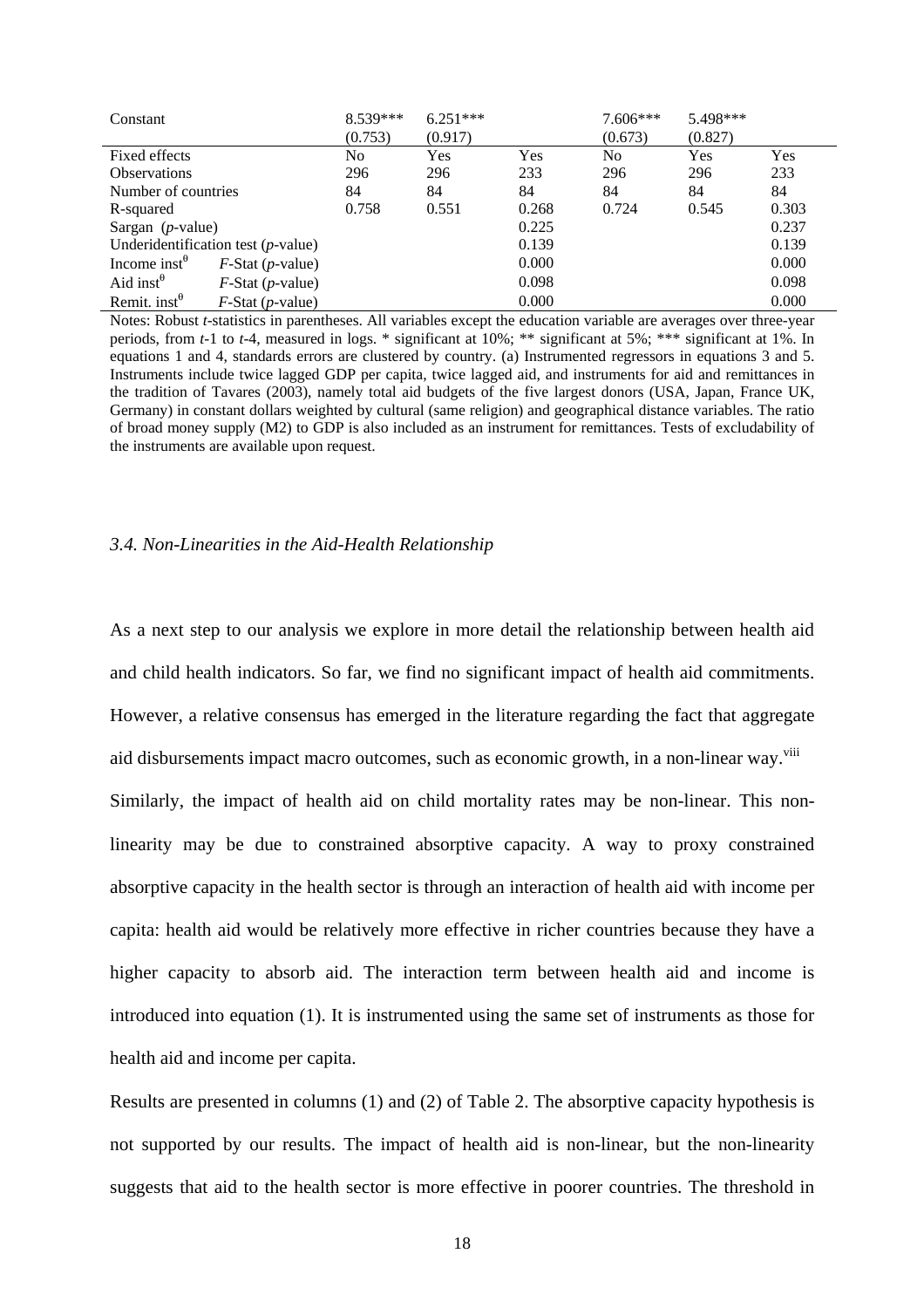income per capita corresponding to a switch to harmful aid is around 4,600US\$ per capita (in PPP). Interestingly, most African countries belong to the decreasing part of the relationship between health aid and health outcomes.

It is worth noting that our baseline specification implies that we capture the direct effects of aid and remittances on child mortality. Another channel through which aid and remittances could impact health outcomes is through their impact on GDP per capita. Since GDP per capita is included among our set of regressors, this indirect impact is not taken into account. Assuming that both remittances and aid tend to improve income, we therefore probably underestimate the impact of these sources of financing on child health indicators.

| I able 2. Alternative specifications, 2513 with fixed cricets. |                              |            |            |             |             |  |  |
|----------------------------------------------------------------|------------------------------|------------|------------|-------------|-------------|--|--|
| Dependent variable                                             |                              | Child      | Infant     | Child       | Infant      |  |  |
|                                                                |                              | mortality  | mortality  | mortality   | mortality   |  |  |
| 2SLS estimations                                               |                              | (1)        | (2)        | (3)         | (4)         |  |  |
|                                                                |                              |            |            |             |             |  |  |
| GDP per capita (a)                                             |                              | $-0.191$   | $-0.131$   | $-0.384$    | $-0.296$    |  |  |
|                                                                |                              | (0.295)    | (0.271)    | (0.313)     | (0.272)     |  |  |
| Number of physicians per 1,000                                 |                              | 0.0205     | 0.0264     | 0.0307      | 0.0351      |  |  |
|                                                                |                              | (0.0701)   | (0.0645)   | (0.0637)    | (0.0574)    |  |  |
| Female educational attainment                                  |                              | $-0.0993$  | $-0.0816$  | $-0.252$    | $-0.212$    |  |  |
|                                                                |                              | (0.157)    | (0.147)    | (0.176)     | (0.154)     |  |  |
| Dummy for missing education variable                           |                              | $-0.409$   | $-0.354$   | $-0.617**$  | $-0.532*$   |  |  |
|                                                                |                              | (0.298)    | (0.278)    | (0.311)     | (0.275)     |  |  |
| Remittances per capita (a)                                     |                              | $-0.137**$ | $-0.119**$ | $-0.142***$ | $-0.123***$ |  |  |
|                                                                |                              | (0.0540)   | (0.0506)   | (0.0493)    | (0.0447)    |  |  |
| Health aid per capita (a)                                      |                              | $-1.266**$ | $-1.215**$ | $-1.019**$  | $-1.003**$  |  |  |
|                                                                |                              | (0.541)    | (0.509)    | (0.516)     | (0.468)     |  |  |
| Health aid per capita x Income per capita (a)                  |                              | $0.150**$  | $0.145**$  | $0.120*$    | $0.119**$   |  |  |
|                                                                |                              | (0.0647)   | (0.0611)   | (0.0617)    | (0.0561)    |  |  |
| Medical Brain Drain (a)                                        |                              |            |            | $0.513**$   | $0.440**$   |  |  |
|                                                                |                              |            |            | (0.242)     | (0.216)     |  |  |
| $Year = 2000$                                                  |                              | $-0.016$   | $-0.023$   | $-0.016$    | $-0.023$    |  |  |
|                                                                |                              | (0.051)    | (0.048)    | (0.042)     | (0.039)     |  |  |
| $Year = 2004$                                                  |                              | $-0.063$   | $-0.074$   | $-0.106*$   | $-0.111**$  |  |  |
|                                                                |                              | (0.068)    | (0.062)    | (0.062)     | (0.056)     |  |  |
| Fixed effects                                                  |                              | Yes        | Yes        | Yes         | Yes         |  |  |
| <b>Observations</b>                                            |                              | 233        | 233        | 233         | 233         |  |  |
| Number of countries                                            | 84                           | 84         | 84         | 84          |             |  |  |
| Sargan $(p$ -value)                                            | 0.506                        | 0.508      | 0.931      | 0.861       |             |  |  |
| Underidentification test $(p$ -value)                          | 0.215                        | 0.215      | 0.140      | 0.140       |             |  |  |
| Income instrumentation                                         | $F$ -Stat ( <i>p</i> -value) | 0.000      | 0.000      | 0.000       | 0.000       |  |  |
| Aid instrumentation                                            | $F$ -Stat (p-value)          | 0.098      | 0.098      | 0.098       | 0.098       |  |  |
| Aid x GDP instrumentation                                      | $F$ -Stat (p-value)          | 0.104      | 0.104      | 0.104       | 0.104       |  |  |

Table 2. Alternative specifications, 2SLS with fixed effects.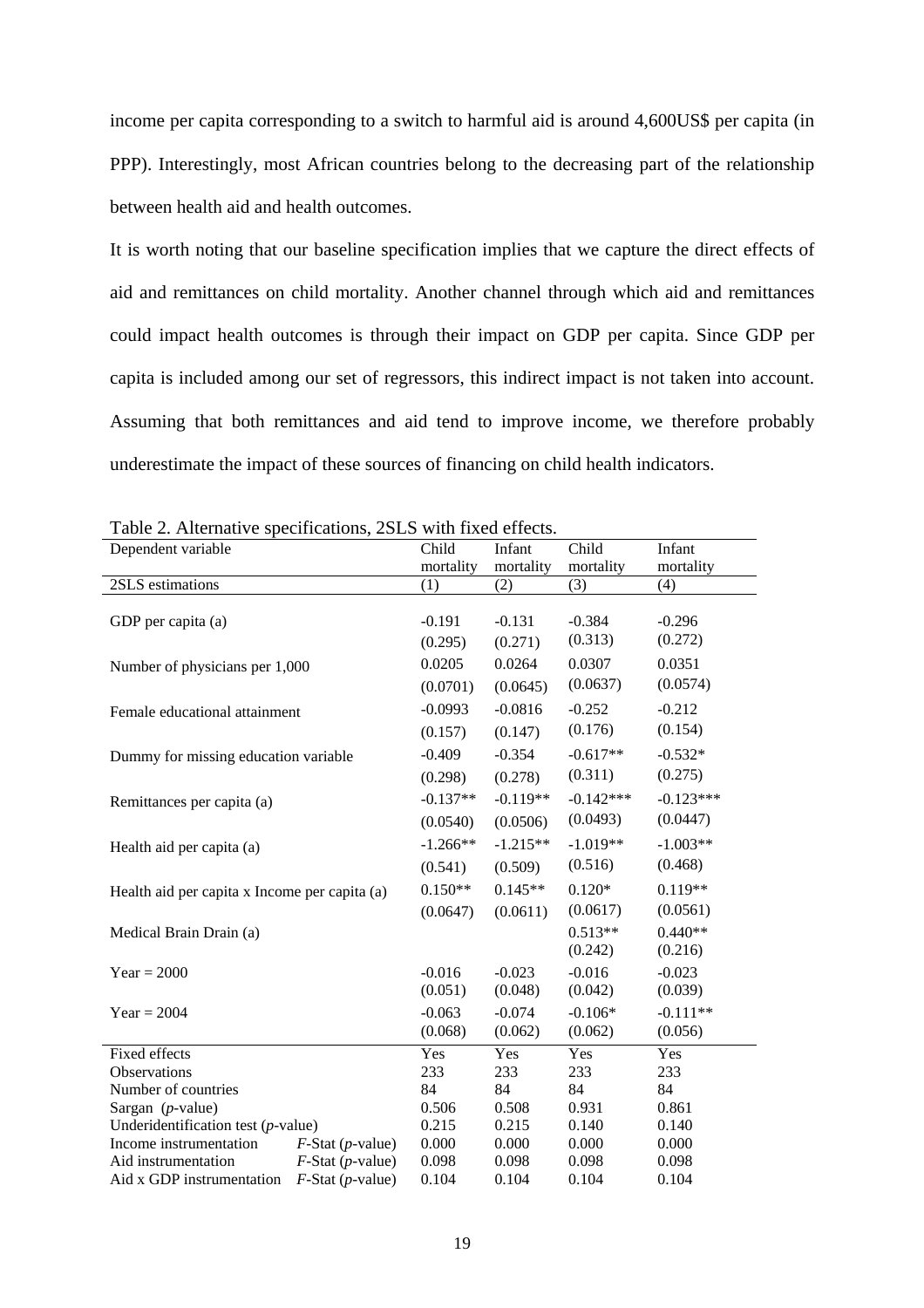| Remittances instrumentation $F$ -Stat ( <i>p</i> -value) | 0.000 | 0.000 | 0.000 | 0.000 |
|----------------------------------------------------------|-------|-------|-------|-------|
| Medical BD instrumentation $F$ -Stat ( <i>p</i> -value)  |       |       | 0.059 | 0.059 |

Notes: Robust *t*-statistics in parentheses. All variables except the education variable are averages over three-year periods, from t-1 to t-4, measured in logs. \* significant at 10%; \*\* significant at 5%; \*\*\* significant at 1%. (a) Instrumented regressors. Instruments include twice lagged GDP per capita and aid as well as instruments for aid and remittances in the tradition of Tavares (2003), namely total aid budgets of the five largest donors (USA, Japan, France UK, Germany) in constant dollars weighted by cultural (same religion) and geographic distance variables. The ratio of broad money supply (M2) to GDP is also included as an instrument for remittances. Tests of excludability of the instruments are available upon request.

An alternative way of testing the constrained absorptive capacity hypothesis is to introduce the square of health aid into the regression. A quadratic relationship between health aid and child mortality would reflect marginal decreasing return to aid – after a given threshold of aid received, an additional dollar of aid is less effective, because the country no longer has the capacity to absorb it. Aid square is never significant when introduced in any of the regressions.<sup>ix</sup> Moreover, its sign is negative, as is that of health aid. The absence of a quadratic relationship between health aid and health outcomes confirms our previous finding of no absorptive capacity constraints of aid to the health sector. Health aid seems to be more effective where the prospects of improvements in health indicators are higher *i.e*. in poorer countries.

Finally, we have explored whether the results using health aid disbursements are similar to those with aid commitments. The CRS does not provide a reliable disaggregation of disbursements by sector. Thus we proxy aid disbursements to the health sector by weighting total net disbursements with the share of health commitments in total commitments. Results are available on request. They suggest that using health aid commitments or disbursements leads to very similar results. $^x$ 

#### *3.5. Medical Brain-Drain*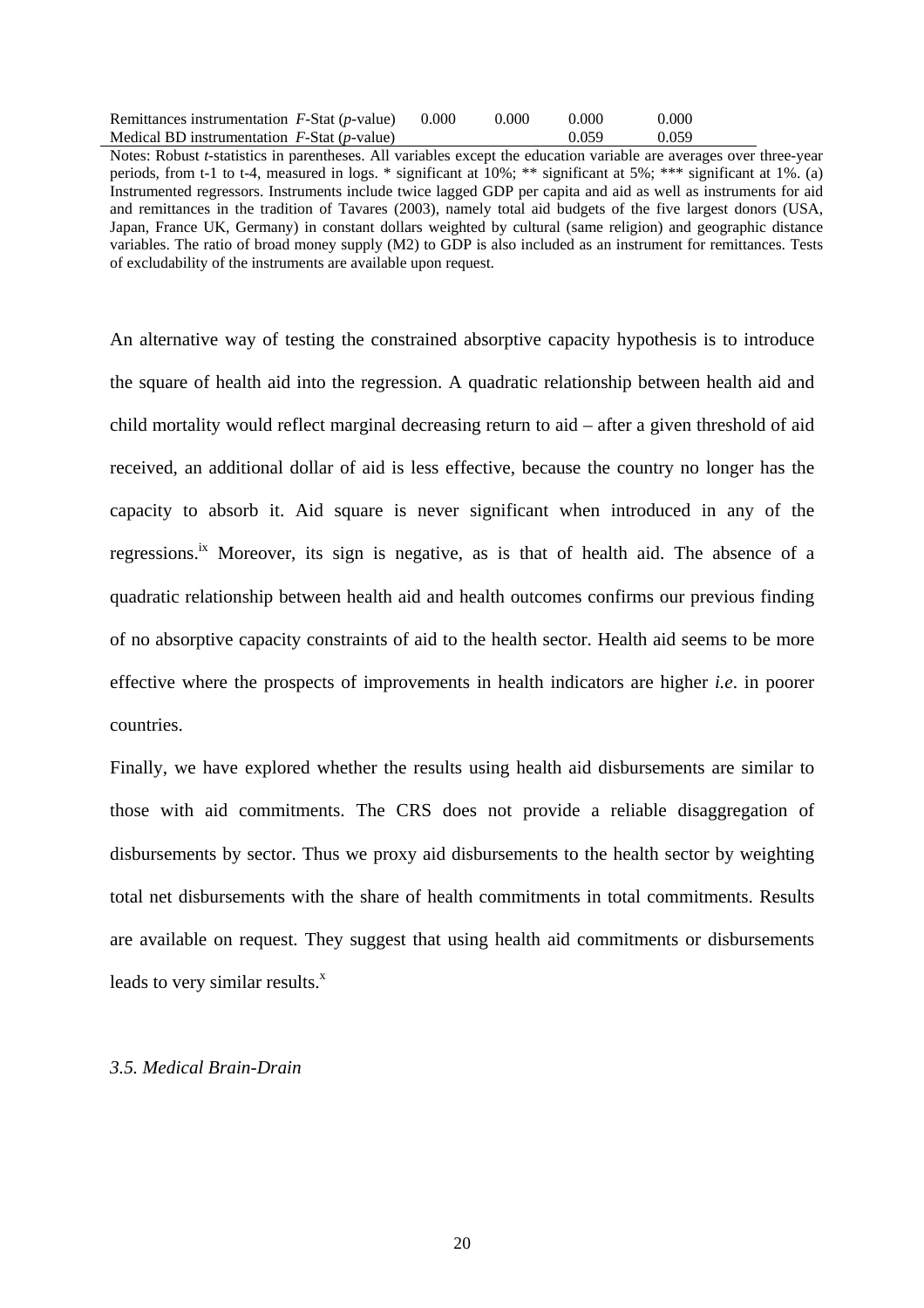Our baseline model suggests that migrants' remittances help improving health outcomes such as child mortality rates in developing countries. We now turn to analyzing the counterpart of workers' remittances: the impact of the brain drain induced by migration on child and infant mortality rates in developing countries. More specifically, we explore the impact of the *medical* brain drain (MDB). Bhargava and Docquier (2008) provide a rich dataset containing information on the expatriation rate of physicians. We therefore introduce this latter variable into our model. It is averaged over three years sub-period and transformed in logarithm. Child mortality rate and medical brain-drain may be correlated to omitted variables – such as the quality of health infrastructures. We therefore instrument this variable using the same set of instruments as for aid and remittances.<sup>xi</sup>

Regressions (3) and (4) of Table 2 present the results when MBD is introduced into the analysis. The coefficient of MBD is highly significant and has the expected positive sign: a one percent increase in the rate of expatriation of physicians increases child and infant mortality rates by around 0.5%. The expatriation of human resources in the health sector has a direct harmful impact on health outcomes in developing countries.<sup>xii</sup>

Interestingly, the MBD does not really affect the impact of health aid on health outcomes. The threshold of income for which the relationship between aid and child health switches from negative to positive remains similar to that found in regressions (1) and (2) (between 4,600 and 4,800\$), and the slope does not change a lot, suggesting that the health improving impact of aid is not altered when the MBD is taken into account.

#### *3.6. Impact of total aid on child mortality*

In this section, we explore whether health outcomes are only influenced by aid to the health sector or whether the total amount of aid received also matters. There are different alternative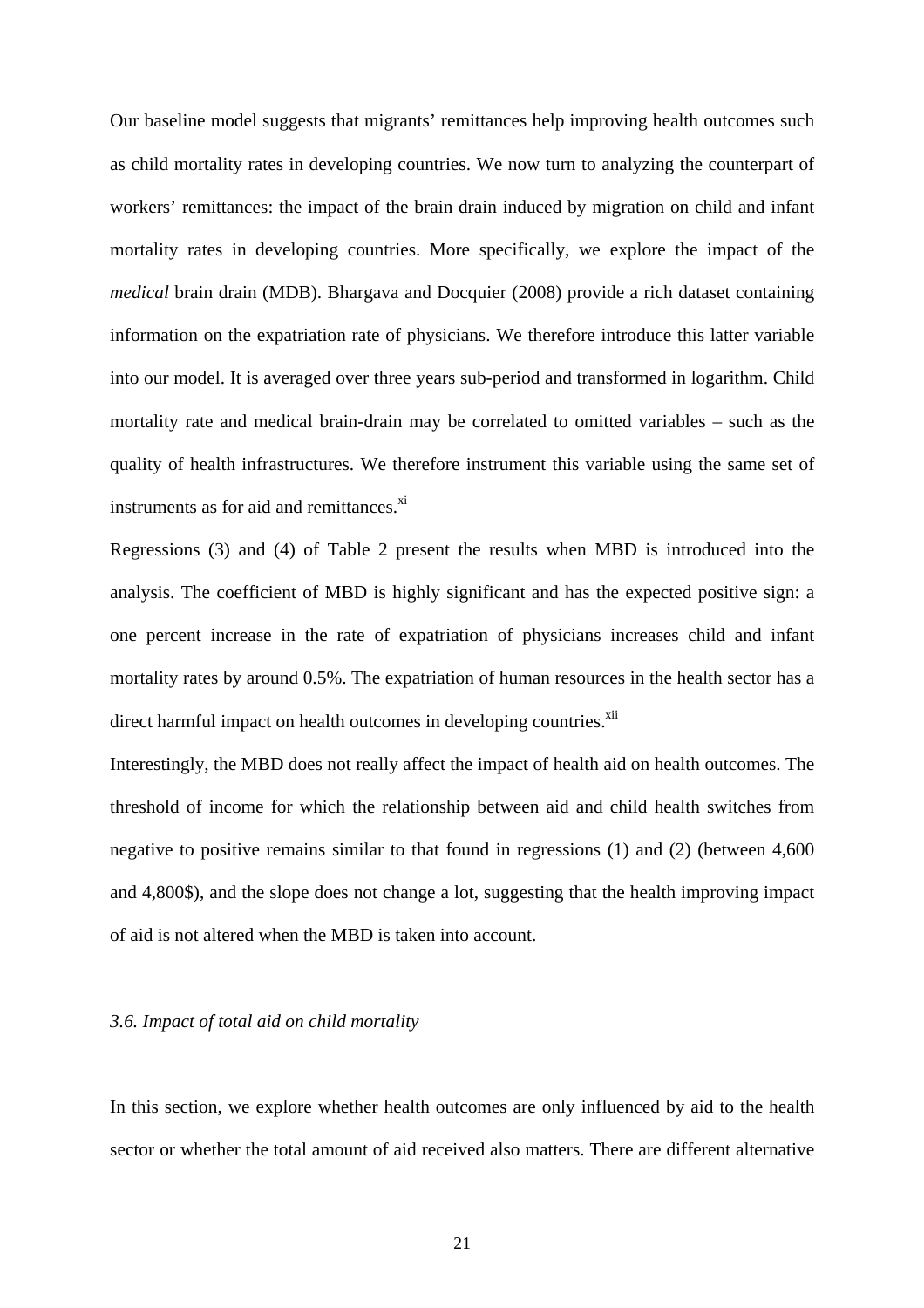routes through which aid may influence health outcomes such as child mortality rates. Education, notably education of mothers, has been shown to be a major determinant of child mortality rates. Thus, aid targeted to education may have an indirect impact on health outcomes. Routes and infrastructures linking rural areas to hospitals may also contribute to decreasing child mortality rates. The same is true for water supply, electricity. Hence aid to infrastructures may also indirectly impact child mortality rates. More generally, the fungibility of aid implies that even if aid is not targeted to the health sector, it relaxes the budget constraint of the government which can choose to spend more to the health sector than it would have without aid. Total aid may therefore be associated with lower child mortality rates.

We explore the impact of total aid in Table A3 in Appendix. More specifically, we distinguish between aid commitments to the health sector and other aid commitments.<sup>xiii</sup> Other aid is introduced in our baseline model (regressions 1 and 4) as well as in the specifications including the interaction term of aid with income (regressions 2 and 5) and the medical brain drain (regressions 3 and 6). In Table A3 other aid is not instrumented, but the results are very similar when we correct for the potential endogeneity of this variable – using the same set of instruments as for health aid. Table A3 suggests that if any, the impact of aid on health outcome in developing countries goes mainly through providing aid to the health sector. Total aid does not seem to have any impact in Table A3, whereas aid to the health sector and its interaction with income remain significant. The level of income for which the health aid starts to increase child mortality rates is between 4200 and 4800 US\$. Introducing other aid into the estimations does not alter the impacts of remittances and of the medical brain drain.

#### **IV. Intra-Country Empirical Assessment**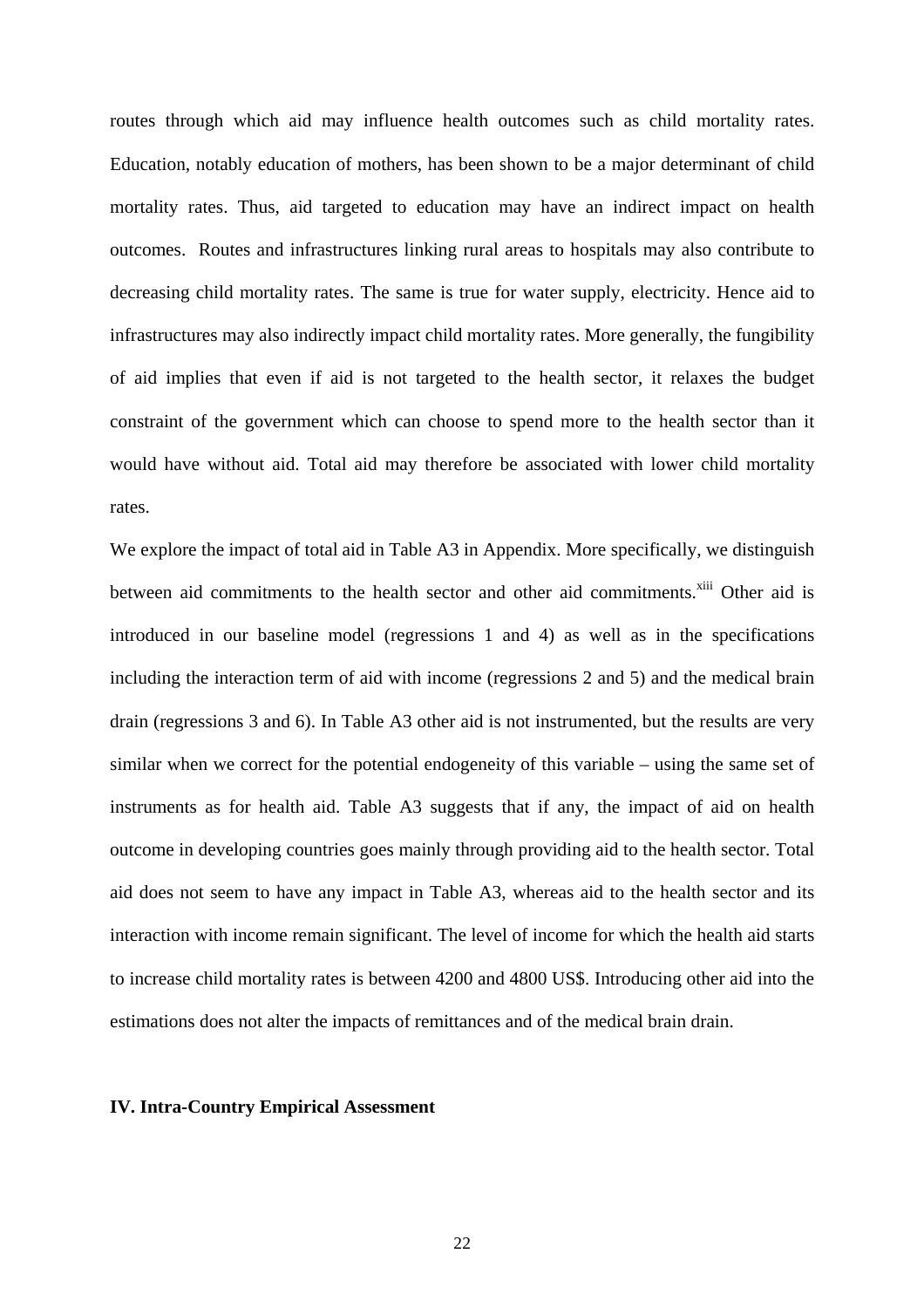In this section, we investigate the intra-country impact of aid and remittances on child and infant mortality rates, by analyzing to what extent these transfers are targeted or not to the poorest. The discussion begins with a description of the data and of the empirical strategy and ends with comments on our main findings.

#### *4.1. Model and Data*

We use the World Bank's comprehensive database of Health, Nutrition and Population (HNP) statistics that compile development indicators from Demographic and Health Survey (DHS) by asset quintiles <sup>xiv</sup> within countries (Gwatkin and others, 2007). In what follows, we use an updated HNP database in which some countries have multiple year data (the list of countries and years is provided in Table A1 in Appendix).<sup>xv</sup> This temporal dimension of the panel makes it possible to assess the impact of country-specific variables such as GDP per capita, aid, and remittances (that vary over time) in a model including country fixed effects. The dataset covers 46 developing countries among which 26 are in Africa, with five asset quintiles for each country-year, giving a total of 370 country-time-quintile observations.

Table 3 provides summary statistics on mortality rates. It suggests that there are strong mortality disparities within country that are correlated with asset inequality. Households belonging to the poorest asset quintile have the highest mean infant and child mortality rates. For instance, child mortality is twice as high for the poorest quintile as for the richest one. It is also worth noting that the differences in mean health indicators between the poorest and richest quintiles (*within* variation) are always smaller than the ranges across countries within each quintile (*between* variation).

23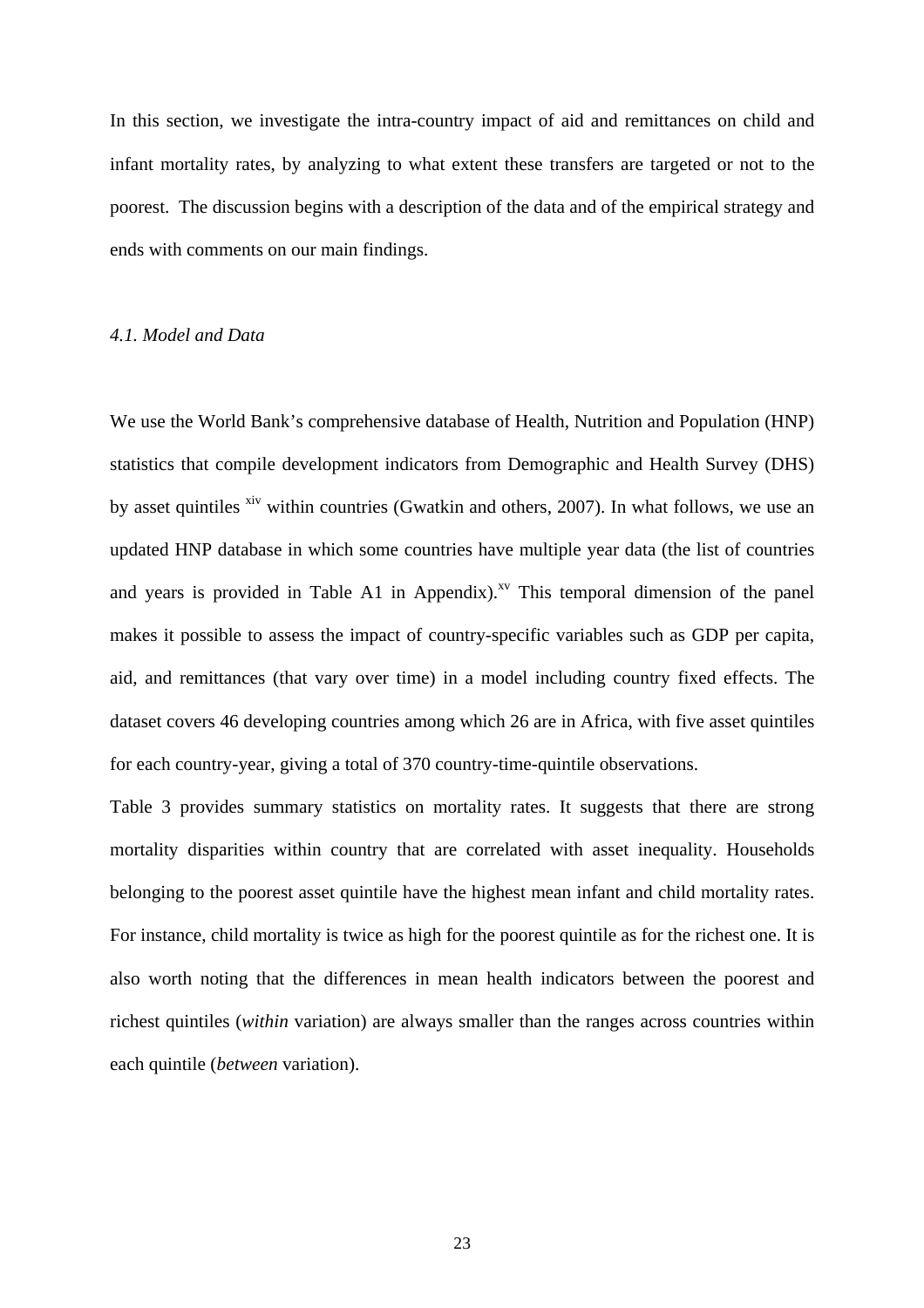| <b>Variable</b>                 | Observations <sup>(a)</sup> | <b>Mean</b> | Std. Dev. | Min   | <b>Max</b> |
|---------------------------------|-----------------------------|-------------|-----------|-------|------------|
| Infant mortality <sup>(b)</sup> |                             |             |           |       |            |
| Full sample                     | 370                         | 72.63       | 34.22     | 11.90 | 187.70     |
| Poorest quintile                | 74                          | 87.37       | 31.70     | 32.00 | 187.70     |
| Second quintile                 | 74                          | 83.05       | 33.22     | 23.80 | 152.30     |
| Third quintile                  | 74                          | 76.92       | 34.50     | 19.70 | 157.20     |
| Fourth quintile                 | 74                          | 66.42       | 32.58     | 11.90 | 142.00     |
| Richest quintile                | 74                          | 49.38       | 24.97     | 13.80 | 97.20      |
| Child Mortality <sup>(c)</sup>  |                             |             |           |       |            |
| Full sample                     | 370                         | 115.77      | 67.59     | 14.20 | 354.90     |
| Poorest quintile                | 74                          | 142.30      | 63.23     | 39.10 | 297.90     |
| Second quintile                 | 74                          | 135.14      | 69.65     | 27.30 | 354.90     |
| Third quintile                  | 74                          | 122.72      | 69.61     | 23.50 | 348.30     |
| Fourth quintile                 | 74                          | 104.44      | 64.95     | 14.20 | 314.90     |
| Richest quintile                | 74                          | 74.22       | 46.46     | 15.80 | 183.70     |
| Notes ·                         |                             |             |           |       |            |

Table 3. Summary statistics

(a) country-time observations

(b) Infant mortality: number of deaths to children under twelve months of age per 1,000 live births, based on experience during the ten years before the survey.

(c) Child mortality: number of deaths to children under five years of age per 1,000 live births, based on experience during the ten years before the survey.

The intra-country model to be estimated is very similar to the cross-country model presented in the previous section in the sense that control variables are the same and are expressed in log-linear form. The baseline model may therefore be written as follows:

$$
\text{Ln}Mortality_{j,i,t} = \alpha_i + \beta \text{Ln}X_{i,(t-1,t-3)} + \delta \text{Ln}Health \text{ aid}_{i,(t-1,t-3)} + \gamma \text{Ln}Remit_{i,(t-1,t-3)} + \sum_{j=2}^{15} \varphi_{ji} q_j \tau_t + \sum_{j=2}^{5} \tau_j q_j * \text{Ln}Health \text{ aid}_{i,(t-1,t-3)} + \sum_{j=2}^{5} \omega_j q_j * \text{Ln}Remit_{i,(t-1,t-3)} + \varepsilon_{j,i,t}
$$
(2)

where  $q_i$  are quintile dummy variables and  $\tau_i$  are three time dummies (before 1997,

between 1997 and 2000, and after 2000).

The set of control variables,  $X_{i,(t-1,t-3)}$ , includes GDP per capita in PPP constant terms, the number of physicians per 1,000 inhabitants, female education using the average years of schooling of the female population aged 15 and over and the medical brain drain. These variables are averaged over three years from *t*-1 to *t*-3 and are transformed in logarithm.

In order to test whether the impact of health aid and remittances differs between quintiles, Ln*Health aid* and Ln*Remit* are interacted with quintile dummies  $q_2$  to  $q_5$ , the poorest quintile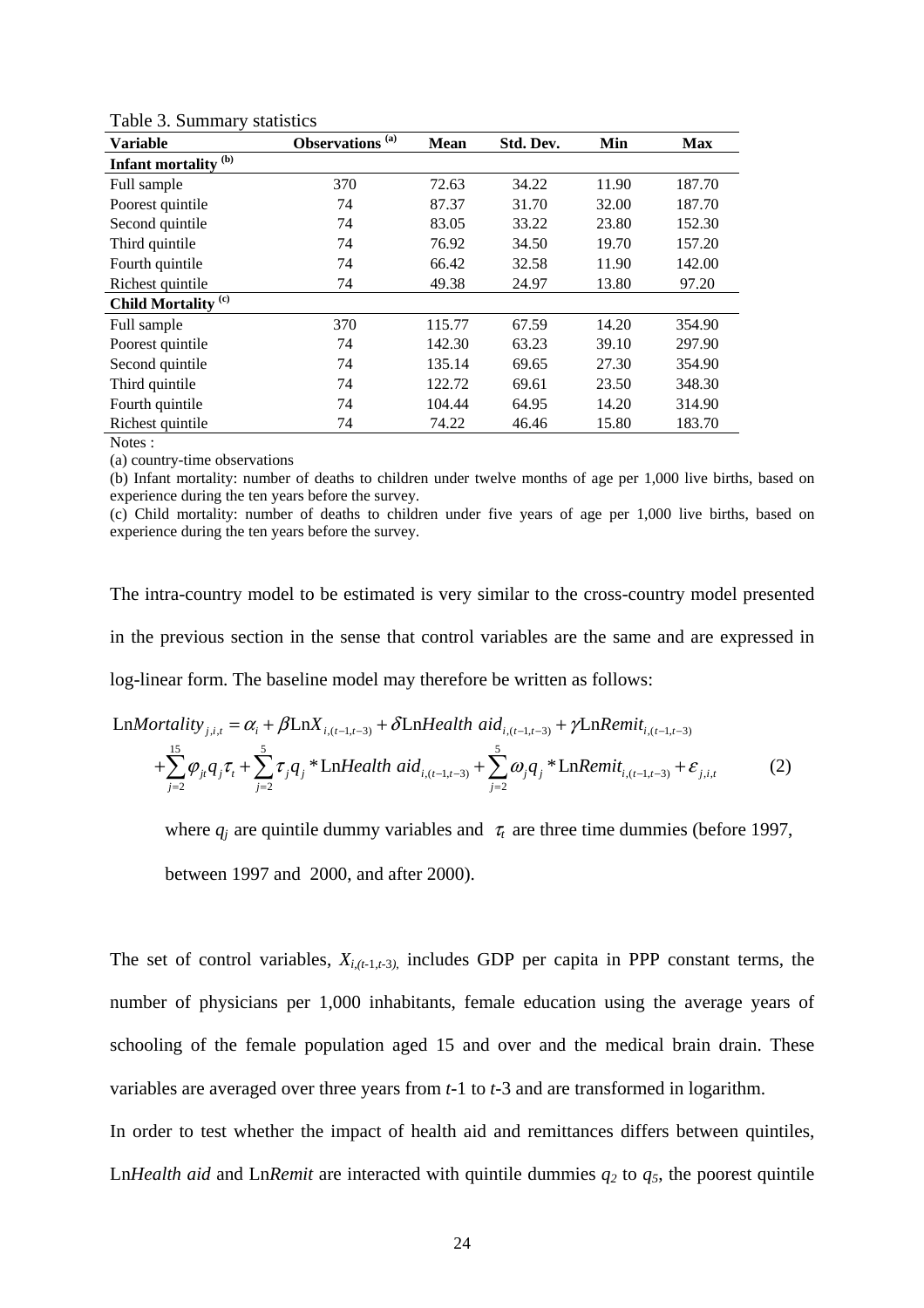being the reference. The other control variables, such as GDP per capita, are not interacted with quintile dummies in order to limit the number of instruments when the IV specification is used. Finally, we control for country fixed effects as well as for quintile fixed effects and time trend by crossing quintile dummies and time dummies.

As in the cross-country analysis, the potential endogeneity of income, aid, remittances, and medical brain drain variables is controlled for using an IV specification. Instruments include lagged GDP per capita, ratio of lagged broad money supply (M2) to GDP, lagged health aid per capita, and total aid budgets of France, Japan, UK and USA in constant dollars weighted by geographic distance (distance to Washington, Brussels and Tokyo). We also include as instruments lagged GDP per capita and lagged health aid per capita interacted with quintiles *q2* to *q5*.

#### *4.2. Estimation Results*

Even though controlling for endogeneity and countries' unobserved heterogeneity is likely to provide more reliable results (as in regressions 3 and 6), Table 4 also presents the results of simple OLS and fixed-effects regressions.

As suggested by Table 4, the impact of our control variables is quite similar to the one found using our cross-country specification. GDP per capita tends to decrease infant and child mortality rates. The coefficient (IV estimator) of this variable suggests that an increase of 1 percent of GDP per capita decreases child and infant mortality by around 0.6 percent. As in the previous specification, the number of physicians per 1,000 inhabitants and female education are found to have no significant impact on mortality rates. This last result is not in accordance with Ravallion (2007) who finds a significant negative impact of female education whatever the child health indicators chosen (of which the infant and child mortality rates).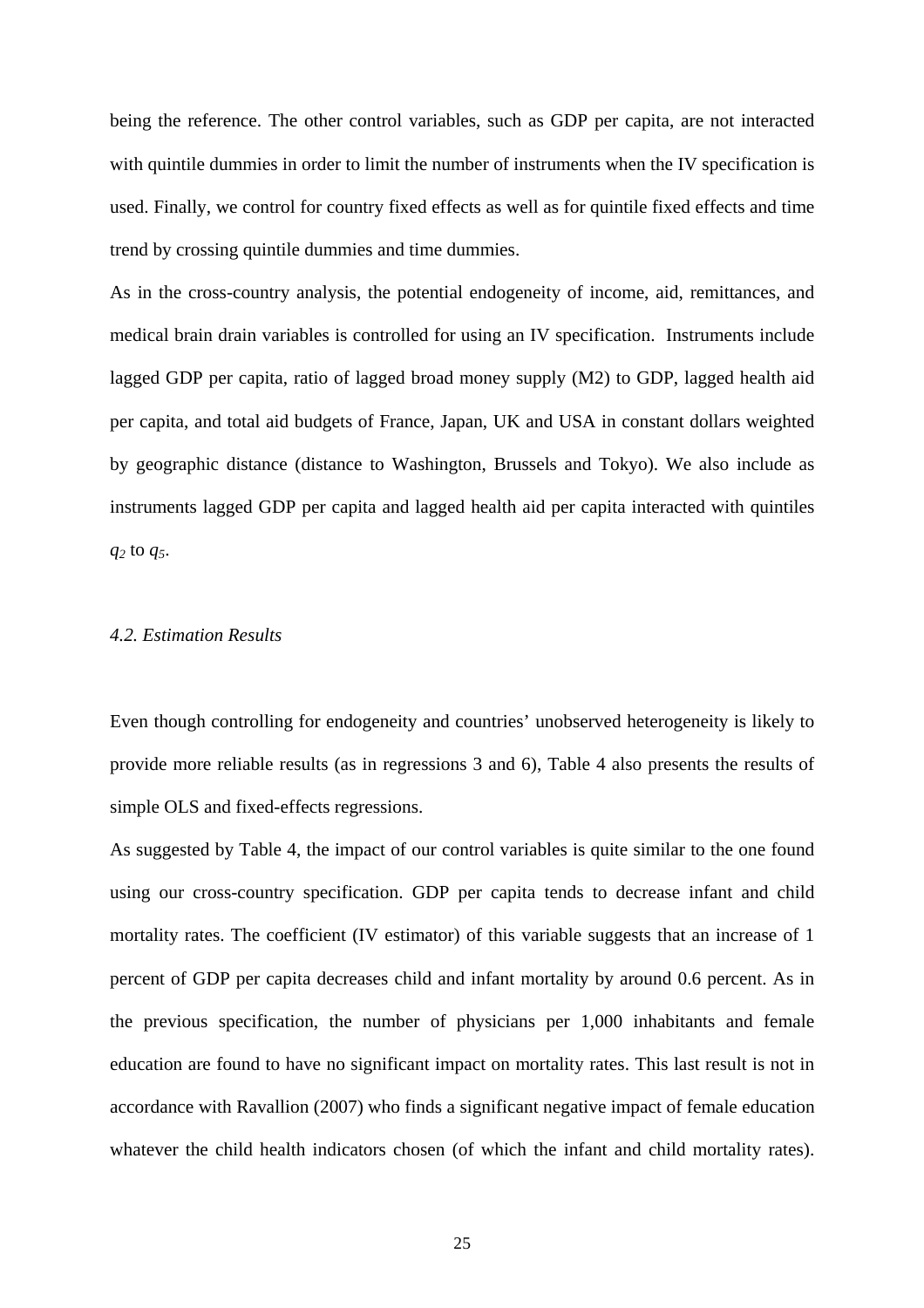This lack of significant impact may result from the fact that the education variable we use is less precise than the one used by Ravallion: we use the Barro and Lee's indicator (the national average years of schooling of the female population aged 15 and over), whereas Ravallion (2007) uses the average number of years of female schooling per quintile of the HNP database.

Turning to our variables of interest, our results suggest that migrants' remittances have a significant impact (remittances and remittances interacted with quintile dummies are jointly significant in all estimations). Their impact on mortality rates is found to be greater for the richest quintiles than for the poorest ones. This result suggests that remittances tend to increase health disparities *within* countries, and is in line with other microeconomic evidence which suggests that remittances may increase within-country inequality (References??).

By contrast, neither anti-poor nor pro-poor impact is found for health aid. This finding contrasts with that of Fielding, McGillivray and Torres (2008) who estimate a system of simultaneous equations on several welfare measures including health outcomes. They find a significantly negative impact of total aid (in percentage of GDP) on child mortality and an increased effectiveness of aid in reducing child mortality of the richest quintile.

Finally, contrary to the inter-country analysis, the medical brain drain does not seem to have a direct significant impact on child mortality.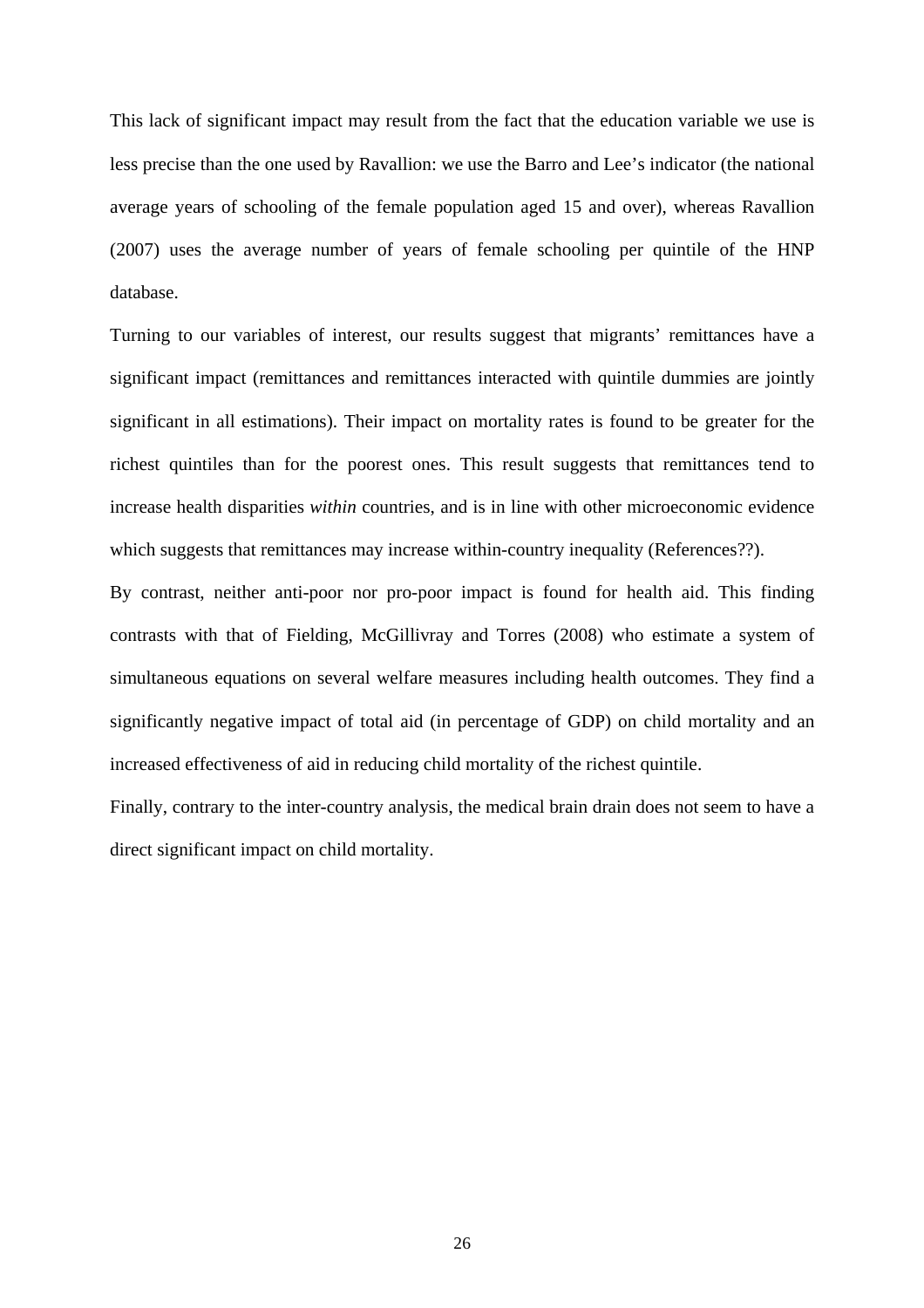|                                        |              | Child mortality (CMR) |             |              | Infant mortality (IMR) |              |
|----------------------------------------|--------------|-----------------------|-------------|--------------|------------------------|--------------|
|                                        | (1)          | (2)                   | (3)         | (4)          | (5)                    | (6)          |
|                                        | <b>OLS</b>   | Within                | IV          | <b>OLS</b>   | Within                 | IV           |
| GDP per capita $(a)$                   | $-0.298***$  | $-0.513***$           | $-0.624***$ | $-0.277***$  | $-0.517***$            | $-0.578**$   |
|                                        | (0.0958)     | (0.186)               | (0.208)     | (0.0711)     | (0.193)                | (0.228)      |
| Number of physicians per 1,000         | $-0.175***$  | 0.0128                | $-0.00526$  | $-0.0856$    | 0.0741                 | 0.0690       |
|                                        | (0.0629)     | (0.0699)              | (0.0803)    | (0.0513)     | (0.0727)               | (0.0900)     |
| Female educational atta.(a)            | $-0.223***$  | 0.0283                | $-0.579$    | $-0.242***$  | 0.196                  | $-0.384$     |
|                                        | (0.0759)     | (0.277)               | (0.557)     | (0.0534)     | (0.289)                | (0.536)      |
| Dum. for missing educ. var. (b)        | $-0.0208$    |                       |             | $-0.0851$    |                        |              |
|                                        | (0.129)      |                       |             | (0.0929)     |                        |              |
| Medical brain drain (a)                | 0.0180       | $-0.108$              | 0.295       | 0.0213       | $-0.0859$              | 0.323        |
|                                        | (0.0338)     | (0.154)               | (0.484)     | (0.0277)     | (0.161)                | (0.468)      |
| Health aid per capita (a)              | $-0.0277$    | $-0.00738$            | $-0.0266$   | $-0.0307$    | $-0.00541$             | $-0.00369$   |
|                                        | (0.0412)     | (0.0353)              | (0.0762)    | (0.0395)     | (0.0367)               | (0.0734)     |
| Health aid p.c. $x 2nd$ quintile(a)    | 0.0398**     | 0.0398                | 0.0489      | 0.0295       | 0.0295                 | 0.0543       |
|                                        | (0.0164)     | (0.0241)              | (0.0454)    | (0.0189)     | (0.0251)               | (0.0472)     |
| Health aid p.c. $x 3rd$ quintile (a)   | $0.0574**$   | $0.0574**$            | $0.0706*$   | $0.0501*$    | $0.0501**$             | 0.0798*      |
|                                        | (0.0261)     | (0.0241)              | (0.0423)    | (0.0267)     | (0.0251)               | (0.0421)     |
| Health aid p.c. $x 4th$ quintile (a)   | $0.0797**$   | $0.0797***$           | $0.107**$   | $0.0763**$   | $0.0763***$            | $0.0964*$    |
|                                        | (0.0318)     | (0.0241)              | (0.0479)    | (0.0321)     | (0.0251)               | (0.0498)     |
| Health aid p.c. $x 5th$ quintile (a)   | 0.0483       | $0.0483**$            | $0.103*$    | 0.0541       | $0.0541**$             | $0.120**$    |
|                                        | (0.0375)     | (0.0241)              | (0.0573)    | (0.0379)     | (0.0251)               | (0.0578)     |
| Remittances p. c. (a)                  | 0.0405       | 0.0422                | $-0.0114$   | 0.0326       | 0.0537                 | $-0.0161$    |
|                                        | (0.0302)     | (0.0323)              | (0.0718)    | (0.0230)     | (0.0336)               | (0.0700)     |
| Remit. p.c. $x 2nd$ quintile (a)       | $-0.0378***$ | $-0.0378**$           | $-0.0618*$  | $-0.0407***$ | $-0.0407**$            | $-0.0440$    |
|                                        | (0.00953)    | (0.0151)              | (0.0350)    | (0.0117)     | (0.0157)               | (0.0347)     |
| Remit. p.c. $x \, 3^{rd}$ quintile (a) | $-0.0591***$ | $-0.0591***$          | $-0.124***$ | $-0.0543***$ | $-0.0543***$           | $-0.0957***$ |
|                                        | (0.0150)     | (0.0151)              | (0.0325)    | (0.0143)     | (0.0157)               | (0.0305)     |
| Remit. p.c. $x 4th$ quintile (a)       | $-0.0790***$ | $-0.0790***$          | $-0.146***$ | $-0.0723***$ | $-0.0723***$           | $-0.118***$  |
|                                        | (0.0160)     | (0.0151)              | (0.0333)    | (0.0152)     | (0.0157)               | (0.0319)     |
| Remit. p.c. $x 5th$ quintile (a)       | $-0.0827***$ | $-0.0827***$          | $-0.166***$ | $-0.0662***$ | $-0.0662***$           | $-0.134***$  |
|                                        | (0.0214)     | (0.0151)              | (0.0411)    | (0.0225)     | (0.0157)               | (0.0397)     |
| Constant                               | 6.968***     | 8.170***              |             | $6.572***$   | 7.847***               |              |
|                                        | (0.861)      | (1.654)               |             | (0.642)      | (1.722)                |              |

Table 4. Intra-country specification with interaction terms.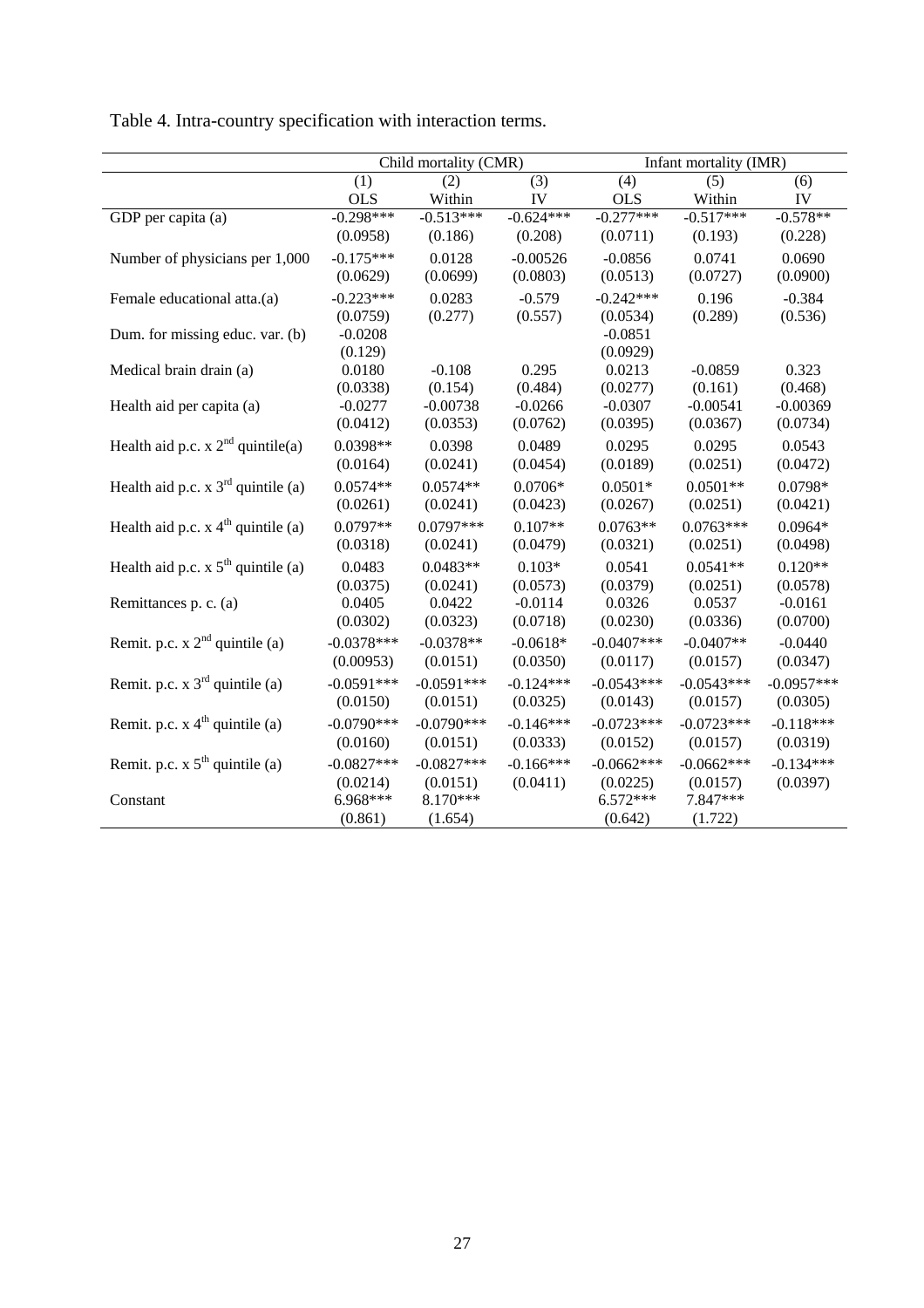Table 4. (continued)

| $\cdots$ , $\cdots$                       |       |       |       |       |       |       |
|-------------------------------------------|-------|-------|-------|-------|-------|-------|
| Fixed effects                             | No    | Yes   | Yes   | No    | Yes   | Yes   |
| Quintile X period dummies                 | Yes   | Yes   | Yes   | Yes   | Yes   | Yes   |
| Observations                              | 370   | 370   | 370   | 370   | 370   | 370   |
| R-squared                                 | 0.833 | 0.786 | 0.733 | 0.800 | 0.716 | 0.662 |
| Number of id                              |       | 46    | 46    |       | 46    | 46    |
| Joint significance of aid var.            | 0.171 | 0.024 | 0.213 | 0.211 | 0.042 | 0.173 |
| Joint significance of remit. var.         | 0.000 | 0.000 | 0.000 | 0.000 | 0.000 | 0.000 |
| Underidentification test $(p$ -value)     |       |       | 0.000 |       |       | 0.000 |
| Sargan $(p$ -value)                       |       |       | 0.679 |       |       | 0.615 |
| Instrumentation equation F-Stat (p-value) |       |       |       |       |       |       |
| Income                                    |       |       | 0.000 |       |       | 0.000 |
| Fem. edu.                                 |       |       | 0.000 |       |       | 0.000 |
| Aid                                       |       |       | 0.047 |       |       | 0.047 |
| Aid $X$ q2                                |       |       | 0.047 |       |       | 0.047 |
| Aid $X$ q $3$                             |       |       | 0.047 |       |       | 0.047 |
| Aid $X q4$                                |       |       | 0.047 |       |       | 0.047 |
| Aid $X$ q5                                |       |       | 0.047 |       |       | 0.047 |
| Remittances                               |       |       | 0.000 |       |       | 0.000 |
| Remit. X q2                               |       |       | 0.000 |       |       | 0.000 |
| Remit. X q3                               |       |       | 0.000 |       |       | 0.000 |
| Remit. X q4                               |       |       | 0.000 |       |       | 0.000 |
| Remit. X q5                               |       |       | 0.000 |       |       | 0.000 |
| Medical brain drain                       |       |       | 0.000 |       |       | 0.000 |

Notes: Robust standard errors in parentheses. All variables except the education variable are averages over threeyear periods, from t-1 to t-3, measured in logs. \* significant at 10%; \*\* significant at 5%; \*\*\* significant at 1%. (a) Instrumented regressors in equations 3, 6. Instruments include lagged GDP per capita, ratio of lagged broad money supply (M2) to GDP, lagged health aid per capita, and total aid budgets of France, Japan, UK and USA in constant dollars weighted by geographic distance (distance to Washington, Brussels and Tokyo). We also include lagged GDP per capita and lagged health aid per capita interacted with quintiles q2 to q5 among the instruments. Tests of excludability of the instruments are available upon request.

(b) In within and IV specifications, this variable is dropped due to colinearity with country fixed effects.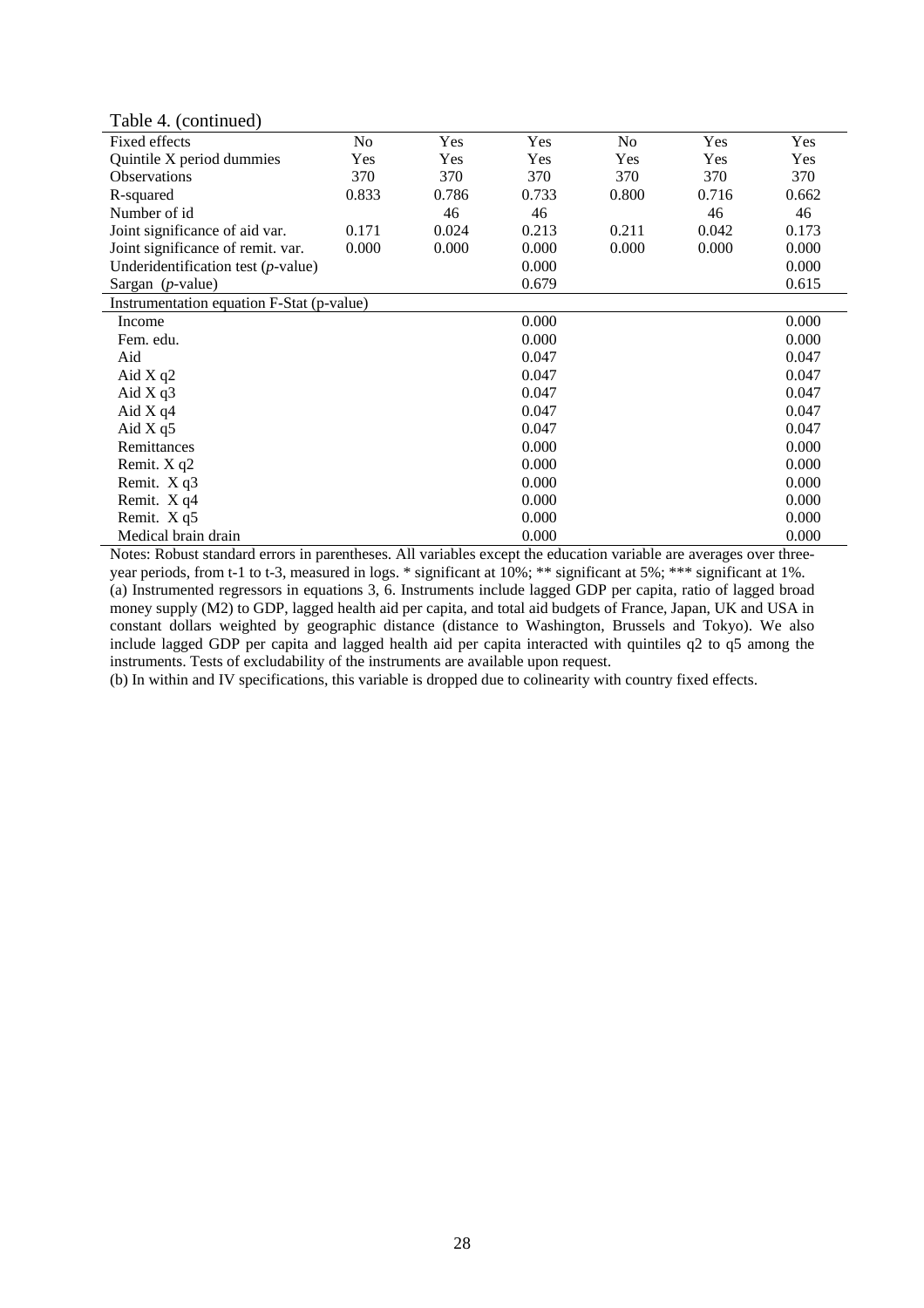#### **References**

Acosta, Pablo A., Calderon, Cesar A., Fajnzylber, Pablo R. and Humberto Lopez. 2008. "What is the Impact of international Remittances on Poverty and Inequality in Latin America?", *World Development* 36(1): 89-114

Adams, Richard H. 2004. "Remittances and Poverty in Guatemala", World Bank Policy Research Working Paper 3418.

Adams, Richard H. 2006. "Remittances and Poverty in Ghana", World Bank Policy Research Working Paper 3838.

Adams, Richard H. and John Page. 2005. "Do International Migration and Remittances Reduce Poverty in Developing Countries?", *World Development* 33(10): 1645-1669.

Anand S. and Till Bärnighausen. 2004. "Human Resources and Health Outcomes: Crosscountry econometric study", *www.thelancet.com* 364: 1603-1609.

Barro, Robert J. and Jong-Wha Lee. 2000. *International Data on Educational Attainment: Updates and Implications.* CID Working Paper 42, Harvard University.

Bhargava, Alok and Frédéric Docquier. 2007. A New Panel Data Set on Physicians' Emigration Rates (1991-2004). http://www.ires.ucl.ac.be/CSSSP/home\_pa\_pers/docquier/oxlight.htm.

Boone, Peter. 1996. "Politics and the Effectiveness of Foreign Aid", *European Economic Review*, 40: 289-329.

Chauvet, Lisa and Sandrine Mesplé-Somps. 2007. "Impact des financements internationaux sur les inégalités des pays en développement", *Revue Economique* 58: 735-744.

Cox-Edwards, Alessandra and Manuela Ureta. 2003. "International Migration, Remittances and Schooling. Evidence from El Salvador", *Journal of Development Economics* 72(2): 429- 461.

Dalgaard, Carl-Johan, Hansen, Henrik and Finn Tarp. 2004. "On the Empirics of Foreign Aid and Growth", *Economic Journal* 114(496): F191-F217.

Fay, Marianne, Leipziger, Danny, Wodon, Quentin and Tito Yepes. 2005. "Achieving Child-Health-Related Millenium Development Goals: The Role of Infrastructure", *World Development* 33(8): 1267-1284.

Fay, Marianne, Leipziger, Danny, Wodon, Quentin and Tito Yepes. 2007. "Achieving Child-Health-Related Millenium Development Goals: The Role of Infrastructure"- A Reply, *World Development* 35(5): 929-930.

Fielding, David, McGillivray, Mark and Sebastian Torres. 2008. "Achieving Health, Wealth and Wisdom: Links Between Aid and the Millennium Development Goals", in Mark McGillivray (Ed.) *Achieving the Millenium Development Goals*, Palgrave Mc Millan, 208 p., forthcoming.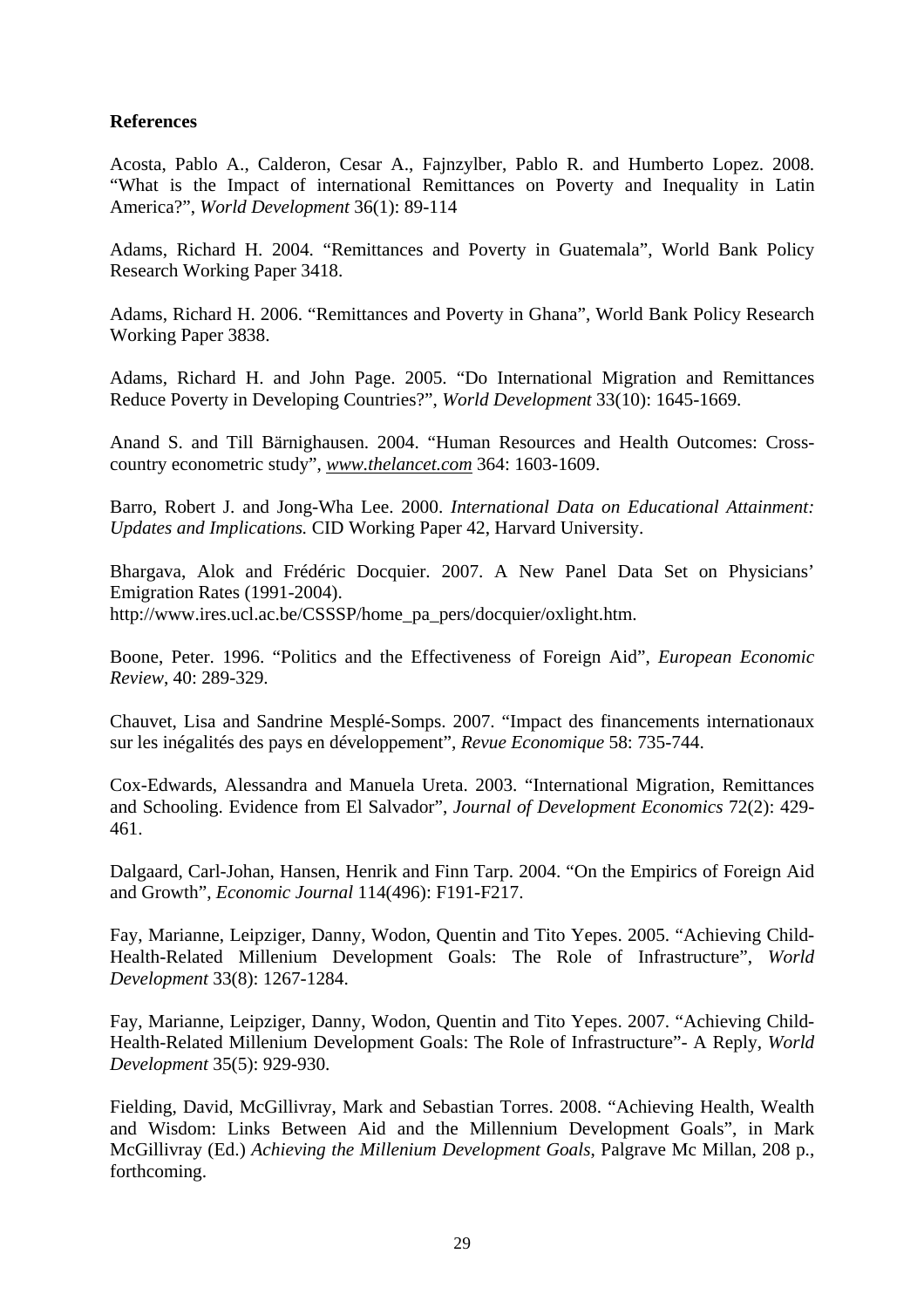Filmer, Deon and Lant Pritchett. 2001. "Estimating wealth effects without expenditure data or tears: an application to educational enrolments in states of India", *Demography*, 38(1): 115- 132.

Filmer, Deon and Lant Pritchett. 1999. "The Impact of Public Spending on Health: Does Money Matter?", *Social Science and Medicine* 49: 1309-1323.

Gomanee, Karuna., Morrissey, Oliver, Mosley, Paul and Arjan Verschoor. 2005a. "Aid, Government Expenditure, and Aggregate Welfare", *World Development*, 33(3): 355-370.

Gomanee, Karuna, Girma, Sourafel and Oliver Morrissey. 2005b. "Aid, Public Spending and Human Welfare: Evidence from Quantile Regressions", *Journal of International Development* 17: 299-309

Gupta, Sanjeev, Pattillo, Catherine and Smita Wagh. 2007. "Impact of Remittances on Poverty and Financial Development in Sub-Saharan Africa", IMF Working Paper WP/07/38, 43p.

Gwatkin, Davidson R., Rutsein, Shea, Johnson, Kiersten, Suliman, Eldwan, Wagstaff, Adam and Agbessi Amouzou. 2007. *Socio-Economic Differences in Health, Nutrition, and Population Within Developing Countries, An Overview*. Produced by the World Bank in collaboration with the Government of the Netherlands and Swedish International Development Cooperation Agency, Washington DC.

Hansen, Henrik and Finn Tarp. 2001. "Aid and Growth Regressions", *Journal of Development Economics* 64(2): 547-570.

Hildebrandt, N. and David McKenzie. 2005. "the effects of migration in child health in Mexico", Policy Research Paper Series 3573, Washington D.C.,World Bank.

Kanaiaupuni, Shawn M. and Katharine M. Donato. 1999. "Migradollars and Mortality: The Effects of Migration on Infant Survival in Mexico, *Demography* 36: 339-53.

Lachaud, Jean-Pierre. 1999. "Envois de fonds, inégalité et pauvreté au Burkina Faso", *Revue Tiers Monde* 160: 793-827.

Leliveld, André. 1997. "The Effects of Restrictive South African Migrant labor Policy on the Survival of Rural Households in Southern Africa: A Case Study from Rural Swaziland", *World Development* 25(11): 1839-49.

Lensink, Robert and Howard White. 2001. "Are There Negative Returns to Aid?", *Journal of Development Studies* 37(6): 42-65.

Levine, Ruth and the What Works Working Group. 2004. *Millions Saved: Proven Successes in Global Health*, Washington DC: Center for Global development.

Masud, Nadia and Boriana Yontcheva. 2005. "Does Foreign Aid Reduce Poverty? Empirical Evidence from Nongovernmental and Bilateral Aid", IMF Working Paper 05/100, Washington D.C.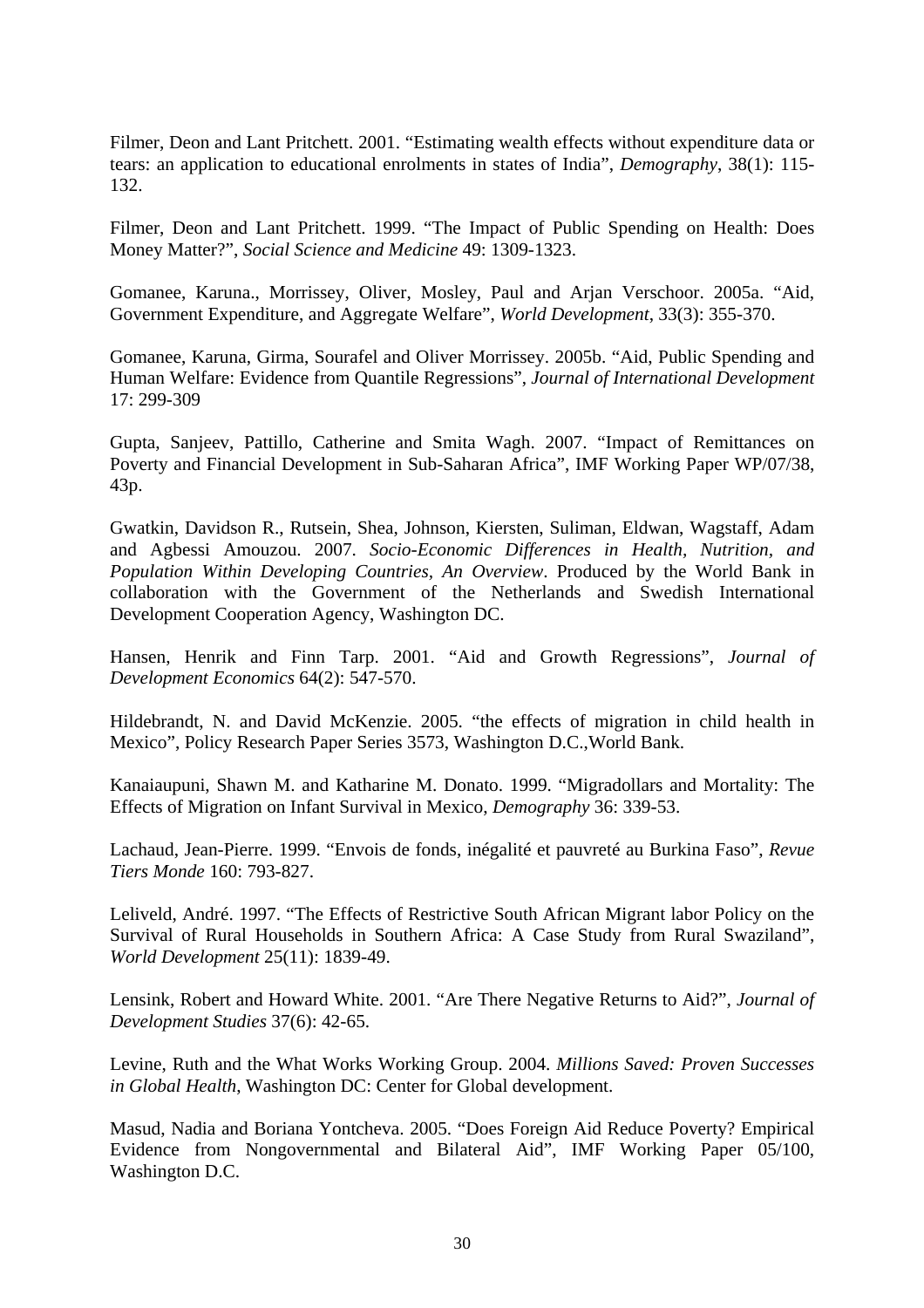Mansuri, Ghazala. 2007. "Migration, School Attainment and Child Labor: Evidence from rural Pakistan", Policy Research Paper Series 3945, Washington D.C., World Bank.

McGuire, James W. 2006. "Basic Health Care Provision and Under-5 Mortality: A Cross-National Study of Developing Countries", *World Development* 34(3): 405-425.

Mishra, Prachi and David L. Newhouse. 2007. Health Aid and Infant Mortality. IMF Working Paper 07/100, IMF, Washington D.C.

Mosley, Paul, Hudson, John and Arjan Verschoor. 2004. "Aid, poverty Reduction and the 'new conditionality' ", *The Economic Journal* 114: F217-F243.

Murray, Christopher L., Laakso T., Shibuya K., Hill K., Alan D. Lopez. 2007. "Can we achieve Millennium Development Goal 4? New analysis of country trends and forecasts of under-5 mortality to 2015", *www.thelancet.com,* 370(September 22): 1040-1054.

Pritchett, Lant and Larry Summers. 1996. "Wealthier is Healthier", *Journal of Human Resources* 31(4): 841-868.

Rajan, Raghuram G. and Arvind Subramanian. 2005. "What Undermines Aid's Impact on Growth?", IMF Working Paper WP/05/126, 54p.

Ratha, Dilip, Mohapatra, Sanket, Vijayalakshmi, K.M. and Xu Zhimei. 2007. *Remittance Trends 2007*, Migration and Development Brief 3, Development Prospects Group, Migration and Remittances Team, November 2007.

Ravallion, Martin. 1993. "Human Development in Poor Countries: On the Role of Private Incomes and Public Services", *Journal of Economic Perspectives* 7(1): 133-150.

Ravallion, Martin. 2007. "Achieving Child-Health-Related Millenium Development Goals: The Role of Infrastructure" – A Comment", *World Development* 35(5): 920-928.

Roodman, David. 2007. "Macro Aid Effectiveness Research: A Guide for the Perplexed", Center for Global Development, Working Paper 135, 21p.

Tavares, Jose. 2003. "Does Foreign Aid Corrupt?", *Economics Letters* 79: 9-106.

World Economic Outlook. 2005. *Globalization and External Imbalances*, Washington DC: International Monetary Fund.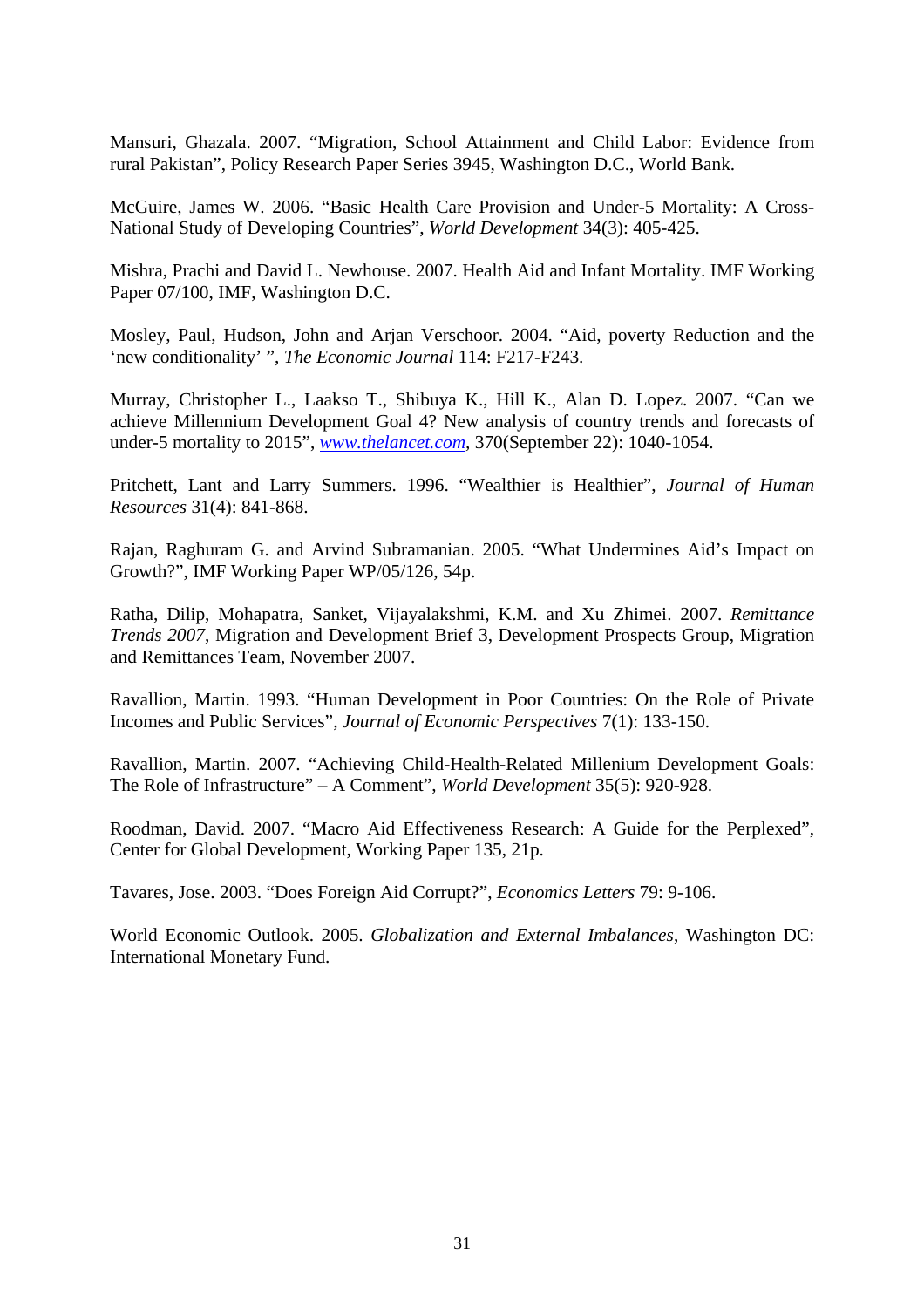## **Appendix .**

|                     | <b>Cross-country</b> | Intra-country    |                     | <b>Cross-country</b> | Intra-country    |
|---------------------|----------------------|------------------|---------------------|----------------------|------------------|
| <b>Country name</b> | regression           | regression       | <b>Country name</b> | regression           | regression       |
|                     | sample               | sample           |                     | sample               | sample           |
| Algeria             | Yes                  | No               | Mali                | Yes                  | 1995, 2001       |
| Argentina           | Yes                  | N <sub>o</sub>   | Mauritania          | Yes                  | 2000             |
| Azerbaijan          | Yes                  | N <sub>o</sub>   | Mauritius           | Yes                  | N <sub>o</sub>   |
| Bangladesh          | Yes                  | 1996, 1999, 2004 | Mexico              | Yes                  | No               |
| Benin               | Yes                  | 1996, 2001       | Mongolia            | Yes                  | No               |
| Bolivia             | Yes                  | 1998, 2003       | Morocco             | Yes                  | 2003             |
| <b>Botswana</b>     | Yes                  | N <sub>o</sub>   | Mozambique          | Yes                  | 1997, 2003       |
| <b>Brazil</b>       | Yes                  | 1996             | Namibia             | Yes                  | 2000             |
| <b>Burkina Faso</b> | Yes                  | 1993, 1999, 2003 | Nepal               | Yes                  | 1996, 2001       |
| Cambodia            | Yes                  | 2000             | Nicaragua           | Yes                  | 1997, 2001       |
| Cameroon            | Yes                  | 1991, 1998, 2004 | Niger               | Yes                  | 1998             |
| Cape Verde          | Yes                  | No               | Nigeria             | Yes                  | 2003             |
| Chad                | N <sub>o</sub>       | 1996             | Pakistan            | Yes                  | 1990             |
| China               | Yes                  | No               | Panama              | Yes                  | No               |
| Colombia            | Yes                  | 1995, 2000, 2005 | Papua New Guinea    | Yes                  | No               |
| Comoros             | Yes                  | No               | Paraguay            | Yes                  | 1990             |
| Congo, Rep.         | Yes                  | N <sub>o</sub>   | Peru                | Yes                  | 1996, 2000       |
| Costa Rica          | Yes                  | N <sub>o</sub>   | Philippines         | Yes                  | 1998, 2003       |
| Cote d'Ivoire       | Yes                  | 1994             | Rwanda              | Yes                  | 2000             |
| Dominican Republic  | Yes                  | 1996, 2002       | Samoa               | Yes                  | N <sub>o</sub>   |
| Ecuador             | Yes                  | No               | Senegal             | Yes                  | 1997             |
| Egypt, Arab Rep.    | Yes                  | No               | Seychelles          | Yes                  | N <sub>o</sub>   |
| El Salvador         | Yes                  | N <sub>o</sub>   | Sierra Leone        | Yes                  | N <sub>o</sub>   |
| Ethiopia            | Yes                  | 2000             | Solomon Islands     | Yes                  | N <sub>o</sub>   |
| Fiji                | Yes                  | No               | South Africa        | Yes                  | 1998             |
| Gabon               | Yes                  | 2000             | Sri Lanka           | Yes                  | N <sub>o</sub>   |
| Gambia              | Yes                  | N <sub>o</sub>   | St. Lucia           | Yes                  | N <sub>o</sub>   |
| Ghana               | Yes                  | 1993, 1998, 2003 | St. Vincent Gren.   | Yes                  | N <sub>o</sub>   |
| Guatemala           | Yes                  | 1995, 1998       | Sudan               | Yes                  | No               |
| Guinea              | Yes                  | 1999             | Swaziland           | Yes                  | N <sub>o</sub>   |
| Guinea-Bissau       | Yes                  | No               | Tanzania            | Yes                  | 1996, 1999, 2004 |
| Guyana              | Yes                  | No               | Thailand            | Yes                  | N <sub>o</sub>   |
| Haiti               | Yes                  | 1994, 2000       | Togo                | Yes                  | 1998             |
| Honduras            | Yes                  | No               | Tonga               | Yes                  | No               |
| India               | Yes                  | 1992, 1998       | Tunisia             | Yes                  | No               |
| Indonesia           | Yes                  | 1997, 2002       | Turkey              | Yes                  | 1993, 1998       |
| Jamaica             | Yes                  | No               | Uganda              | Yes                  | 2000             |
| Jordan              | Yes                  | 1997             | Vanuatu             | Yes                  | No               |
| Kenya               | Yes                  | 1993, 1998, 2003 | Venezuela           | Yes                  | $\rm No$         |
| Lao PDR             | Yes                  | No               | Vietnam             | No                   | 2002             |
| Lebanon             | Yes                  | No               | Yemen               | Yes                  | 1997             |
| Lesotho             | Yes                  | No               | Zimbabwe            | $\rm No$             | 1994             |
| Madagascar          | Yes                  | 1997             |                     |                      |                  |
| Malawi              | Yes                  | 2000             |                     |                      |                  |
| Malaysia            | Yes                  | No               |                     |                      |                  |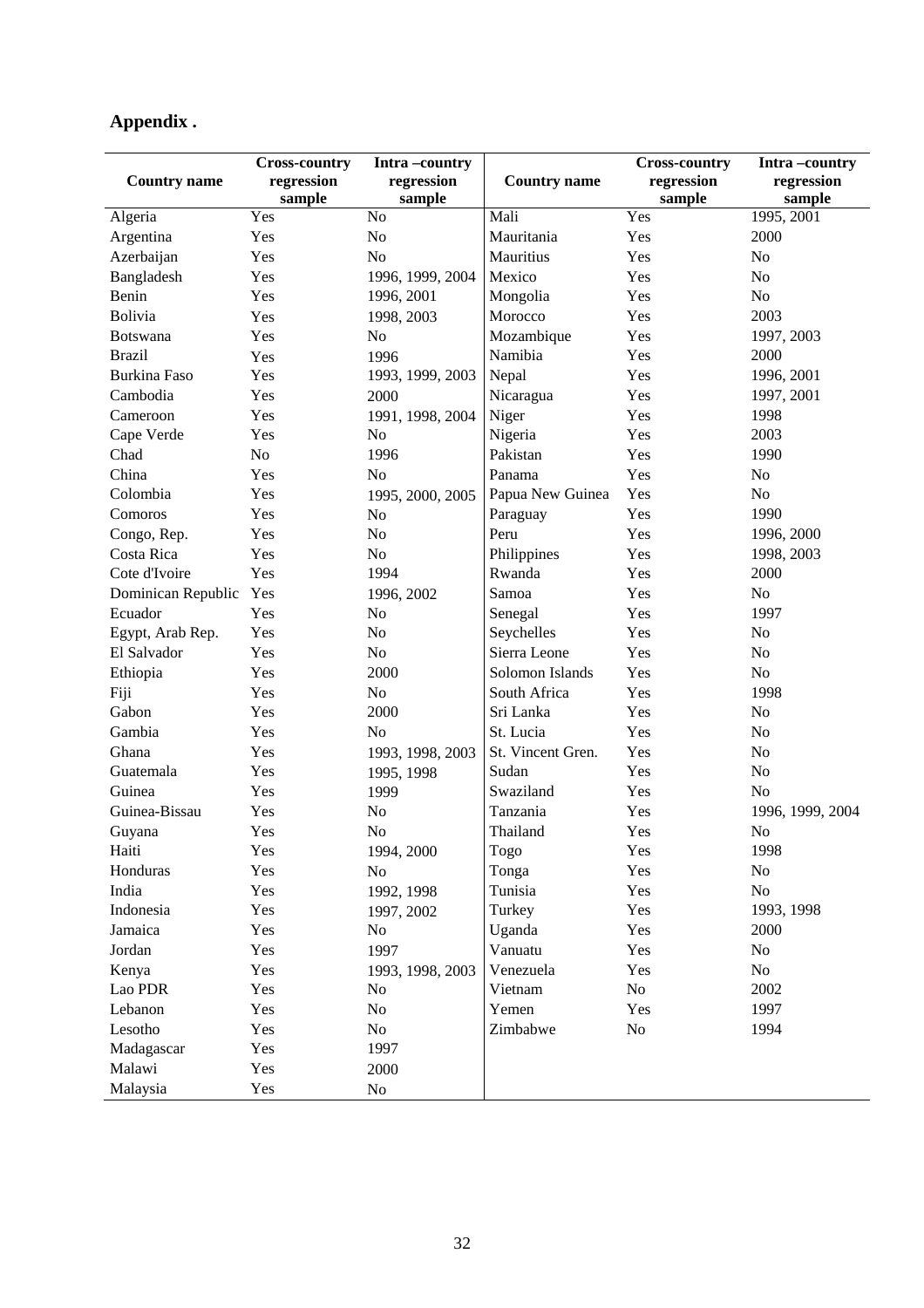## **Table A2. Instrumentation equations**

|                                                |            | Instrumentation equation for : |               |
|------------------------------------------------|------------|--------------------------------|---------------|
|                                                | <b>GDP</b> | Health aid                     | Remittances   |
|                                                | per capita | per capita                     | per capita    |
| Number of physicians per 1,000                 | 0.019      | $-0.647**$                     | $0.568*$      |
|                                                | (0.023)    | (0.317)                        | (0.305)       |
| Female educational attainment                  | 0.020      | 0.713                          | 0.052         |
|                                                | (0.062)    | (0.755)                        | (0.824)       |
| Dummy for missing education variable           | $-0.029$   | 1.004                          | $-1.920$      |
|                                                | (0.099)    | (1.288)                        | (1.331)       |
| $Year = 2000$                                  | 0.046      | 0.579                          | $-0.359$      |
|                                                | (0.038)    | (0.612)                        | (0.304)       |
| $Year = 2004$                                  | $0.159*$   | $-0.051$                       | 1.128*        |
|                                                | (0.085)    | (0.947)                        | (0.604)       |
| Twice lagged health aid per capita             | 0.007      | $-0.223*$                      | $0.087*$      |
|                                                | (0.005)    | (0.119)                        | (0.046)       |
| Twice lagged GDP per capita                    | $0.338***$ | $-0.070$                       | $-0.157$      |
|                                                | (0.084)    | (0.674)                        | (0.435)       |
| M2/GDP                                         | $-0.006$   | 0.448                          | 0.139         |
|                                                | (0.041)    | (0.385)                        | (0.330)       |
| Total aid budget of France x Same religion     | 0.230      | $-0.522$                       | 3.807***      |
|                                                | (0.147)    | (1.344)                        | (0.901)       |
| Total aid budget of France x Distance          | $-0.00002$ | 0.0004                         | 0.00003       |
|                                                | (0.00002)  | (0.0003)                       | (0.0002)      |
| Total aid budget of UK x Same religion         | $-0.321**$ | 0.137                          | $-4.328***$   |
|                                                | (0.158)    | (1.757)                        | (1.021)       |
| Total aid budget of UK x Distance              | $-0.00002$ | 0.0002                         | 0.0001        |
|                                                | (0.00001)  | (0.0002)                       | (0.0001)      |
| Total aid budget of Germany x Same religion    | $-0.350$   | $-2.214$                       | $-6.710***$   |
|                                                | (0.229)    | (2.426)                        | (1.571)       |
| Total aid budget of USA x Same religion        | 0.175      | 0.351                          | 2.189***      |
|                                                | (0.114)    | (1.538)                        | (0.758)       |
| Total aid budget of USA x Distance             | 0.000003   | 0.00005                        | $-0.0001$ *** |
|                                                | (0.000005) | (0.00007)                      | (0.00004)     |
| Total aid budget of Japan x Same religion      | $-0.125$   | $-4.095$                       | 6.815*        |
|                                                | (0.243)    | (2.959)                        | (4.031)       |
| Total aid budget of Japan x Distance           | 0.00002    | 0.00003                        | $0.0003*$     |
|                                                | (0.00002)  | (0.0002)                       | (0.0001)      |
| Fixed effects                                  | Yes        | Yes                            | Yes           |
| Observations                                   | 233        | 233                            | 233           |
| F-Statistic (p-value)                          | 0.000      | 0.061                          | 0.000         |
| Partial R <sup>2</sup> of excluded instruments | 0.332      | 0.171                          | 0.178         |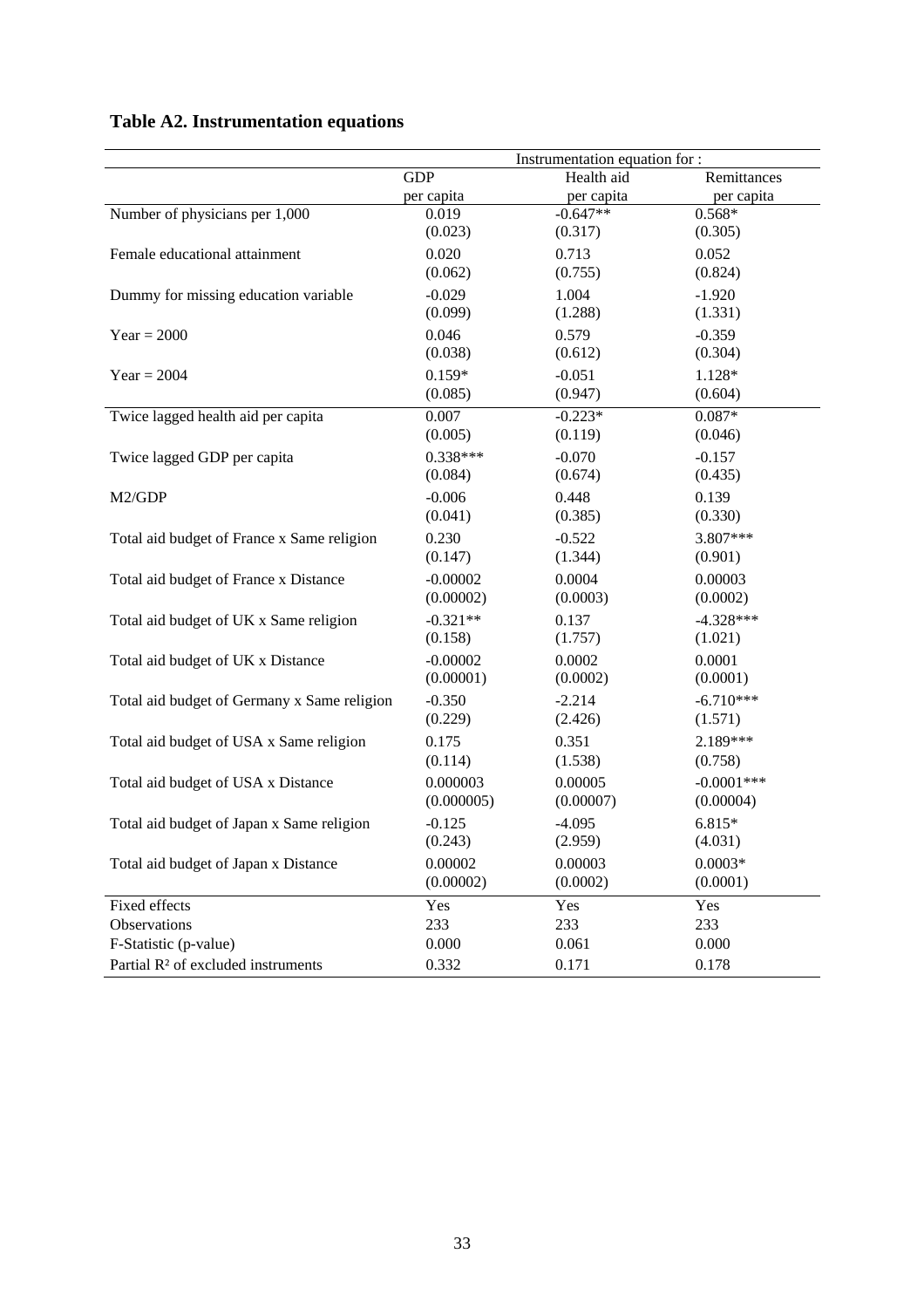#### **Table A3. Impact of total aid**

| Dependant variable                    | Child mortality |             |             | Infant mortality |            |             |
|---------------------------------------|-----------------|-------------|-------------|------------------|------------|-------------|
| 2SLS estimations                      | (1)             | (2)         | (3)         | (4)              | (5)        | (6)         |
| GDP per capita (a)                    | $-0.558**$      | $-0.189$    | $-0.378$    | $-0.485**$       | $-0.128$   | $-0.291$    |
|                                       | (0.262)         | (0.291)     | (0.315)     | (0.233)          | (0.269)    | (0.275)     |
| Number of physicians per 1,000        | 0.0448          | 0.0234      | 0.0328      | 0.0499           | 0.0291     | 0.0372      |
|                                       | (0.0549)        | (0.0690)    | (0.0627)    | (0.0495)         | (0.0635)   | (0.0564)    |
| Female educational attainment         | $-0.0124$       | $-0.0952$   | $-0.251$    | 0.00251          | $-0.0777$  | $-0.211$    |
|                                       | (0.103)         | (0.151)     | (0.174)     | (0.0954)         | (0.141)    | (0.152)     |
| Dum. for missing education var.       | $-0.232$        | $-0.397$    | $-0.613**$  | $-0.183$         | $-0.343$   | $-0.528**$  |
|                                       | (0.189)         | (0.284)     | (0.305)     | (0.175)          | (0.264)    | (0.268)     |
| $Year = 2000$                         | $-0.0333$       | $-0.0156$   | $-0.0151$   | $-0.0398$        | $-0.0227$  | $-0.0222$   |
|                                       | (0.0359)        | (0.0491)    | (0.0420)    | (0.0324)         | (0.0458)   | (0.0384)    |
| Year = $2004$                         | $-0.0675$       | $-0.0655$   | $-0.108*$   | $-0.0784*$       | $-0.0765$  | $-0.113**$  |
|                                       | (0.0526)        | (0.0653)    | (0.0617)    | (0.0471)         | (0.0600)   | (0.0554)    |
| Remittances per capita (a)            | $-0.129***$     | $-0.140***$ | $-0.146***$ | $-0.112***$      | $-0.122**$ | $-0.127***$ |
|                                       | (0.0459)        | (0.0533)    | (0.0501)    | (0.0418)         | (0.0500)   | (0.0456)    |
| Health aid per capita (a)             | $-0.0204$       | $-1.210**$  | $-0.984**$  | $-0.00995$       | $-1.162**$ | $-0.968**$  |
|                                       | (0.0252)        | (0.510)     | (0.496)     | (0.0227)         | (0.475)    | (0.444)     |
| Health aid p.c. x Income p.c. (a)     |                 | $0.143**$   | $0.116*$    |                  | $0.139**$  | $0.115**$   |
|                                       |                 | (0.0617)    | (0.0599)    |                  | (0.0578)   | (0.0538)    |
| Medical Brain Drain (a)               |                 |             | $0.517**$   |                  |            | $0.444**$   |
|                                       |                 |             | (0.244)     |                  |            | (0.217)     |
| Total aid p.c. - Health aid p.c.      | 0.0155          | 0.0303      | 0.0285      | 0.0151           | 0.0295     | 0.0279      |
|                                       | (0.0274)        | (0.0408)    | (0.0368)    | (0.0254)         | (0.0401)   | (0.0368)    |
| Fixed effects                         | Yes             | Yes         | Yes         | Yes              | Yes        | Yes         |
| Observations                          | 233             | 233         | 233         | 233              | 233        | 233         |
| Number of pays                        | 84              | 84          | 84          | 84               | 84         | 84          |
| Sargan $(p$ -value)                   | 0.269           | 0.534       | 0.949       | 0.277            | 0.542      | 0.889       |
| Underidentification test $(p$ -value) | 0.099           | 0.198       | 0.114       | 0.099            | 0.198      | 0.114       |

Notes: Robust *t*-statistics in parentheses. All variables except the education variable are averages over three-year periods, from *t*-1 to *t*-4, measured in logs. \* significant at 10%; \*\* significant at 5%; \*\*\* significant at 1%. In equations 1 and 4, standards errors are clustered by country. (a) Instrumented regressors in equations 3 and 5. Instruments include twice lagged GDP per capita, twice lagged aid, and instruments for aid and remittances in the tradition of Tavares (2003), namely total aid budgets of the five largest donors (USA, Japan, France UK, Germany) in constant dollars weighted by cultural (same religion) and geographical distance variables. The ratio of broad money supply (M2) to GDP is also included as an instrument for remittances. Tests of excludability of the instruments are available upon request.